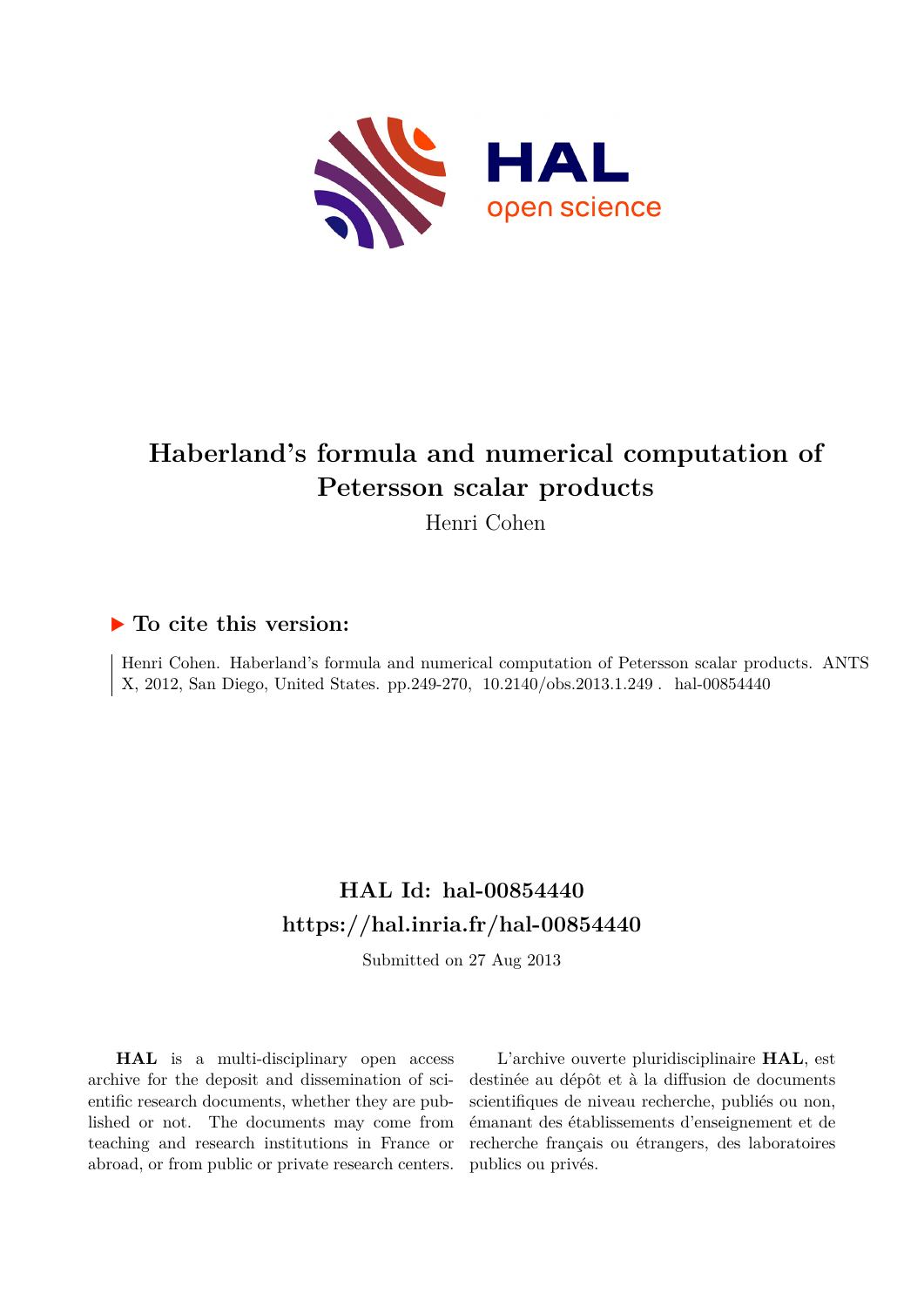## HABERLAND'S FORMULA AND NUMERICAL COMPUTATION OF PETERSSON SCALAR PRODUCTS

HENRI COHEN,

UNIVERSITÉ BORDEAUX I, INSTITUT DE MATHÉMATIQUES DE BORDEAUX, 351 COURS DE LA LIBERATION, 33405 TALENCE CEDEX, FRANCE ´

Abstract. We study several methods for the numerical computation of Petersson scalar products, and in particular we prove a generalization of Haberland's formula to any subgroup of finite index G of  $\Gamma = \mathrm{PSL}_2(\mathbb{Z})$ , which gives a fast method to compute these scalar products when a Hecke eigenbasis is not necessarily available.

#### 1. INTRODUCTION

Let G be a subgroup of  $\Gamma = SL_2(\mathbb{Z})$  of finite index  $r = [\Gamma : G]$ . Recall that  $\Gamma$ acts on the upper half-plane  $H$  via linear fractional transformations and that we have an invariant measure  $d\mu = dxdy/y^2$ . We will denote by  $D(G)$  a "reasonable" fundamental domain for the action of  $G$  on  $H$ , see Definition 4.1 below.

Given two modular forms  $f_1$  and  $f_2$  having the same weight k and the same multiplier system  $v$  on  $G$ , we recall that one defines the *Petersson scalar product*  $\langle f_1, f_2 \rangle_G$  (abbreviated PSP), when it exists, by the formula

$$
\langle f_1, f_2 \rangle_G = \frac{1}{[\Gamma : G]} \int_{G \setminus \mathcal{H}} f_1(\tau) \overline{f_2(\tau)} y^k \frac{dx \, dy}{y^2} = \frac{1}{r} \int_{D(G)} f_1(\tau) \overline{f_2(\tau)} y^k \, d\mu.
$$

This is a fundamental quantity which enters almost everywhere in the theory of modular forms, and the aim of the present paper is to study how to compute it numerically in practice. The normalizing factor  $1/r$  is included so that the result does not depend on which group is taken with respect to which both  $f_1$  and  $f_2$  are modular.

The absolute convergence of the above integral is assured if either  $f_1$  or  $f_2$  is a cusp form, or if we are in weight 1/2. Note however that it can also converge in other cases. We will always consider the case where one of  $f_1$  and  $f_2$  is a cusp form and we will assume that  $k \geq 2$  and k integral. It is an interesting and nontrivial question to ask what can be done when  $k = 1$ .

When the space  $S_k(G, v)$  of cusp forms of weight k and multiplier system v is known explicily, and in particular the decomposition into Hecke eigenforms (when  $G = \Gamma_0(N)$  or  $\Gamma_1(N)$  for instance), there are specific methods that we will mention, if the decomposition of  $f_1$  and  $f_2$  on the eigenbasis can be easily computed. But we are more interested in the general context where one does not need to know either  $S_k(G, v)$  or the eigenbasis decompositions, but where we assume that for any  $\tau \in \mathcal{H}$ one can compute rapidly  $f_1(\tau)$  and  $f_2(\tau)$  to reasonably high accuracy.

In the sequel we will let  $(\gamma_j)_{1 \leq j \leq r}$  be a system of representatives of right cosets of  $G \backslash \Gamma$ , so that  $\Gamma = \bigsqcup_{1 \leq j \leq r} G_{\gamma_j}$ . In particular, if  $\mathfrak F$  is a fundamental domain for the full modular group  $\Gamma$  (for instance the standard one), then  $\bigcup_{1 \leq j \leq r} \gamma_j(\mathfrak{F})$  is a fundamental domain for  $G$ , where the union is essentially disjoint, with the only possible intersections being on the boundaries.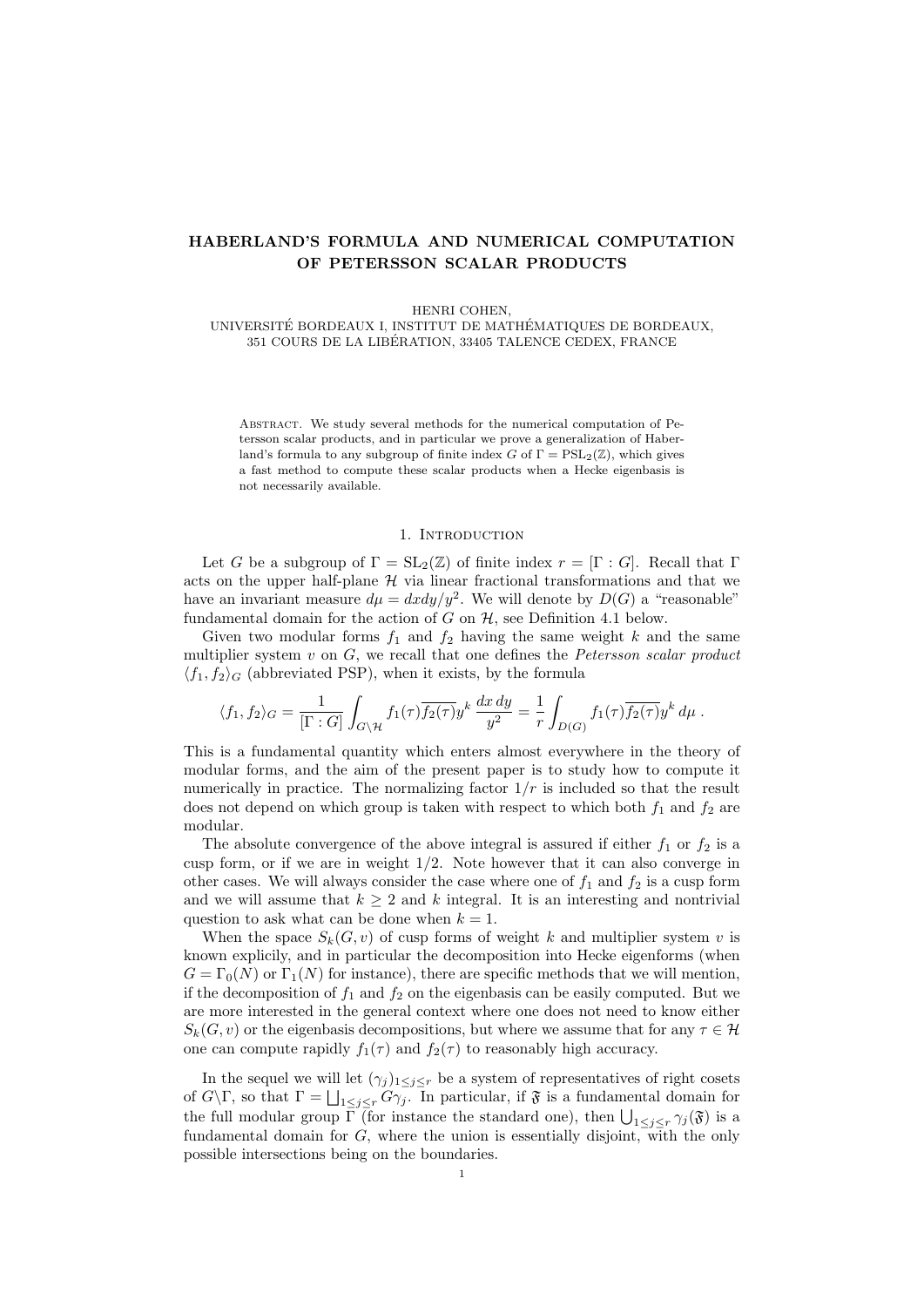Recall that if  $\gamma = \left(\begin{smallmatrix} a & b \\ c & d \end{smallmatrix}\right) \in \Gamma$  we write  $f|_k \gamma$  to mean

$$
f|_{k}\gamma(\tau) = (c\tau + d)^{-k} f\left(\frac{a\tau + b}{c\tau + d}\right) ,
$$

so that  $f \in M_k(G, v)$  if and only if  $f|_k \gamma = v(\gamma) f$  for all  $\gamma \in G$  together with f holomorphic on H and at the cusps, and  $f \in S_k(G, v)$  if in addition f vanishes at the cusps.

It is clear that  $f|_k g \gamma_j = v(g)f|_k \gamma_j$ , so up to the factor  $v(g)$  the function  $f_j =$  $f|_{k} \gamma_{j}$  is independent of the chosen representative of the right coset  $G\gamma_{j}$ . In addition, for any  $\alpha \in \Gamma$  we have by definition  $\gamma_j \alpha = g_j \gamma_{a(j)}$  for some  $g_j \in G$ , the map  $j \mapsto a(j)$ being a *permutation* of [1, r], so up to the factors  $v(g_j)$ , the family of  $f_j|_k \alpha$  is simply a permutation of the  $f_j$ .

#### 2. Some Standard Methods

Before coming to the more original part of the paper where we explain how to compute PSP's in a quite general setting, we recall with some detail some wellknown methods.

Although not general, as test examples, we will choose  $f_1 = f_2 = \Delta(\tau)$  $\eta(\tau)^{24} \in S_{12}(\Gamma), f_1 = f_2 = \Delta_5(\tau) = (\eta(\tau)\eta(5\tau))^4 \in S_4(\Gamma_0(5))$ , and  $f_1 = f_2 =$  $\Delta_{11}(\tau) = (\eta(\tau) \eta(11\tau))^2 \in S_2(\Gamma_0(11)),$  which is the cusp form associated to the elliptic curve  $X_0(11)$ . To 47 decimals, we have

 $\langle \Delta, \Delta \rangle_{\Gamma} = 0.00000103536205680432092234781681222516459322491 \cdots$ 

 $\langle \Delta_5, \Delta_5 \rangle_{\Gamma_0(5)} = 0.00014513335082978187614092680220909259631066600 \cdots$ 

 $\langle \Delta_{11}, \Delta_{11} \rangle_{\Gamma_0(11)} = 0.00390834565612459898524738548138211386179054941 \cdots$ 

In most cases, we assume for simplicity that  $G = \Gamma$ , but we will of course state the necessary modifications for a general subgroup of finite index G.

2.1. Computing from the Definition. A first method is to use the definition directly: assuming for instance  $G = \Gamma$ , we have

$$
\langle f_1, f_2 \rangle = \int_{\mathfrak{F}} f_1(\tau) \overline{f_2(\tau)} y^{k-2} dx dy
$$
  
= 
$$
\int_{-1/2}^{1/2} \left( \int_{\sqrt{1-x^2}}^{\infty} f_1(x+iy) \overline{f_2(x+iy)} y^{k-2} dy \right) dx.
$$

Since the functions  $f_i$  are holomorphic, to compute the integrals numerically one can use the doubly-exponential integration method (see for instance Section 9.3 of [4]). This little-known but remarkable method is especially efficient for holomorphic functions, and it can be shown that to obtain an accuracy of  $N$  decimals requires  $O(N \log(N))$  evaluations of the function to be integrated.

However we have here a double integral, so the method will require  $O(N^2 \log^2(N))$ evaluations of the functions, which can be rather expensive. Of course this can be generalized to any subgroup  $G$  by using a natural choice of fundamental domain  $D(G) = \bigcup_{1 \leq j \leq r} \gamma_j(\mathfrak{F})$  and making the obvious changes of variable. Here is a small table of the timings to compute  $\langle f, f \rangle_G$  to the given number N of decimals using this method. The timings are in seconds, and those not given (and indicated by −−) are greater than 30 minutes. The present timings have been made on a single processor of a standard 1.8 GHz Intel core i7 CPU, but they are highly dependent on the implementation, so this table is only indicative.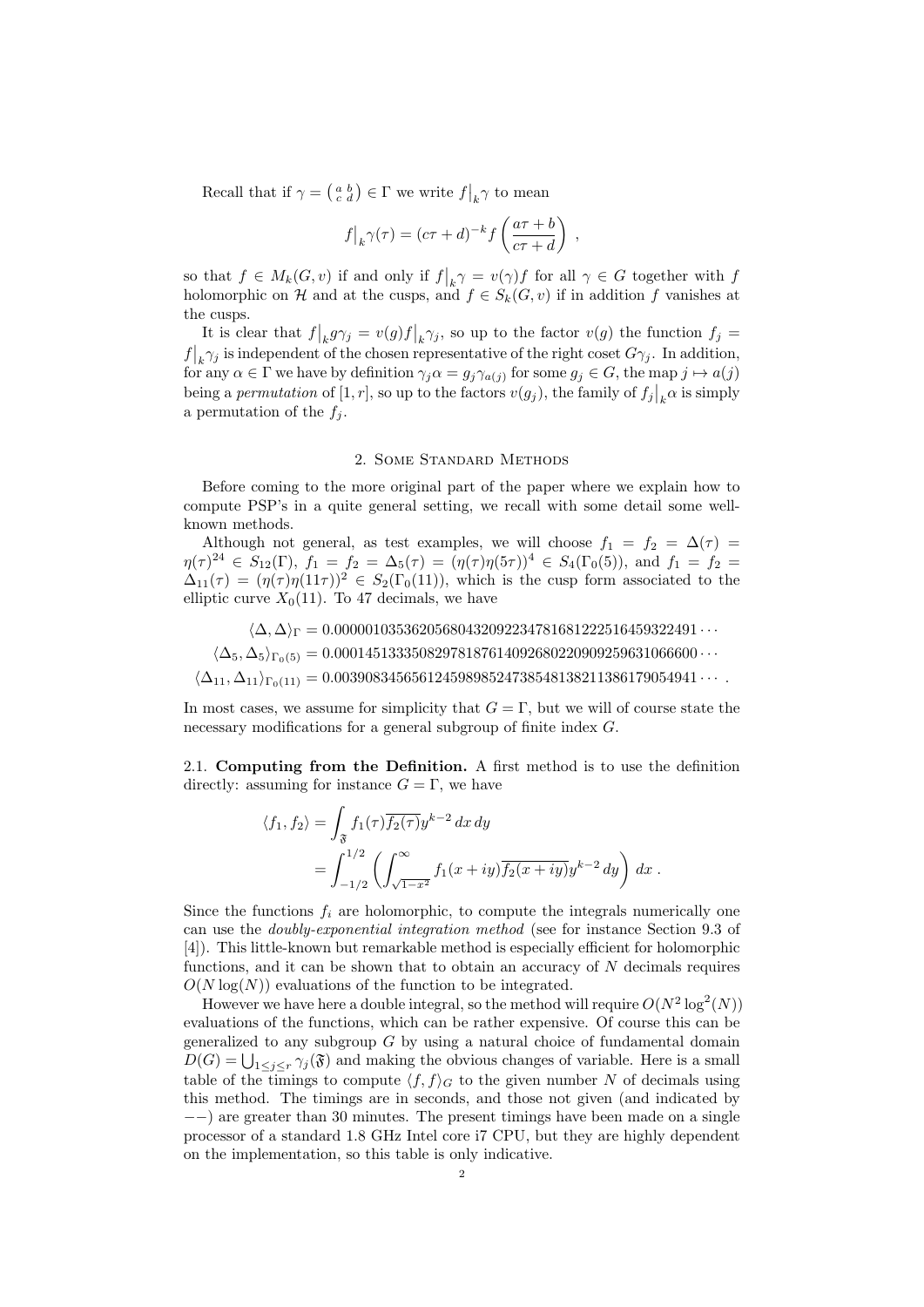| 19  | 38  | 57   | 96  | 250 | 500 |
|-----|-----|------|-----|-----|-----|
|     | 16  | 87   | 143 |     |     |
| 154 | 219 | 1185 |     |     |     |
| 327 | 468 |      |     |     |     |

To summarize: the advantages of this method are its complete generality and simplicity, its main disadvantage being that it is quite slow, especially at high accuracy and/or for a subgroup of large index.

2.2. Using Kloosterman Sums. Thanks to the computation of the Fourier expansion of Poincaré series for  $\Gamma$ , it is easy to show that

$$
\frac{1}{\langle \Delta, \Delta \rangle} = \frac{(4\pi)^{11}}{10! \tau(n)} \left( \delta_{n,1} + 2\pi \cdot n^{11/2} \sum_{c \ge 1} \frac{K(n, 1; c)}{c} J_{11} \left( \frac{4\pi n^{1/2}}{c} \right) \right) ,
$$

and similar formulas exist in higher weight and for congruence subgroups.

The convergence of this type of series is essentially of the order of  $O(1/c^{k-2})$ (here with  $k = 12$ ). This shows that, although useful, the above formula has severe limitations. First, even in the case of  $\Delta$ , the convergence in  $O(1/c^{10})$  and the necessity of computing Kloosterman sums and Bessel functions implies that one can reasonably compute perhaps  $10^6$  terms if one is patient, giving an accuracy of 60 decimals. A more important limitation occurs for subgroups of Γ, for which there exists forms of lower weight than 12. For instance, in weight 2 the absolute convergence is not even clear, and in weight 4 the convergence is in  $O(1/c^2)$ , which is too slow to obtain any reasonable accuracy.

Here again is a small table, but limited to  $\Delta$  since the convergence for  $\Delta_5$  would be too slow:

| u | 90 | 57      | 96 | 250 | $00\,$<br>氐 |
|---|----|---------|----|-----|-------------|
|   | €  | u<br>vv |    |     |             |

To summarize: the advantage of this method is its speed for high weight and reasonably low accuracy such as 19 or 38 decimals, but is essentially useless in all other cases. In addition, it is restricted to congruence subgroups.

2.3. Using  $L(\text{Sym}^2(f), k)$ . Once again for simplicity we restrict to  $G = \Gamma$  but there is no difficulty in generalizing.

Since there exists an explicit orthogonal basis of eigenfunctions in  $M_k(\Gamma)$ , computing Petersson scalar products of two arbitrary forms can easily be reduced to the computation of  $\langle f, f \rangle$  for f a normalized eigenform. If

$$
L(f,s) = \sum_{n\geq 1} \frac{a(n)}{n^s} = \prod_p \frac{1}{1 - a(p)p^{-s} + p^{k-1-2s}} = \prod_p \frac{1}{(1 - \alpha_p p^{-s})(1 - \beta_p p^{-s})}
$$

with  $\alpha_p + \beta_p = a(p)$  and  $\alpha_p \beta_p = p^{k-1}$ , recall that we define the *symmetric square* L-function  $L(\text{Sym}^2(f), s)$  for  $\Re(s) > k$  by the formula

$$
L(\text{Sym}^2(f),s) = \prod_p \frac{1}{(1-\alpha_p^2 p^{-s})(1-\alpha_p \beta_p p^{-s})(1-\beta_p^2 p^{-s})}.
$$

The main properties of this function are summarized in the following:

**Theorem 2.1.** Let  $f = \sum_{n\geq 1} a(n)q^n \in S_k(\Gamma)$  be a normalized Hecke eigenform. (1) (Fourier expansion). We have

$$
L(\text{Sym}^2(f), s) = \sum_{n \ge 1} \frac{A(n)}{n^s} \quad \text{with} \quad A(n) = \sum_{m|n} (-1)^{\Omega(m)} m^{k-1} a(n/m)^2,
$$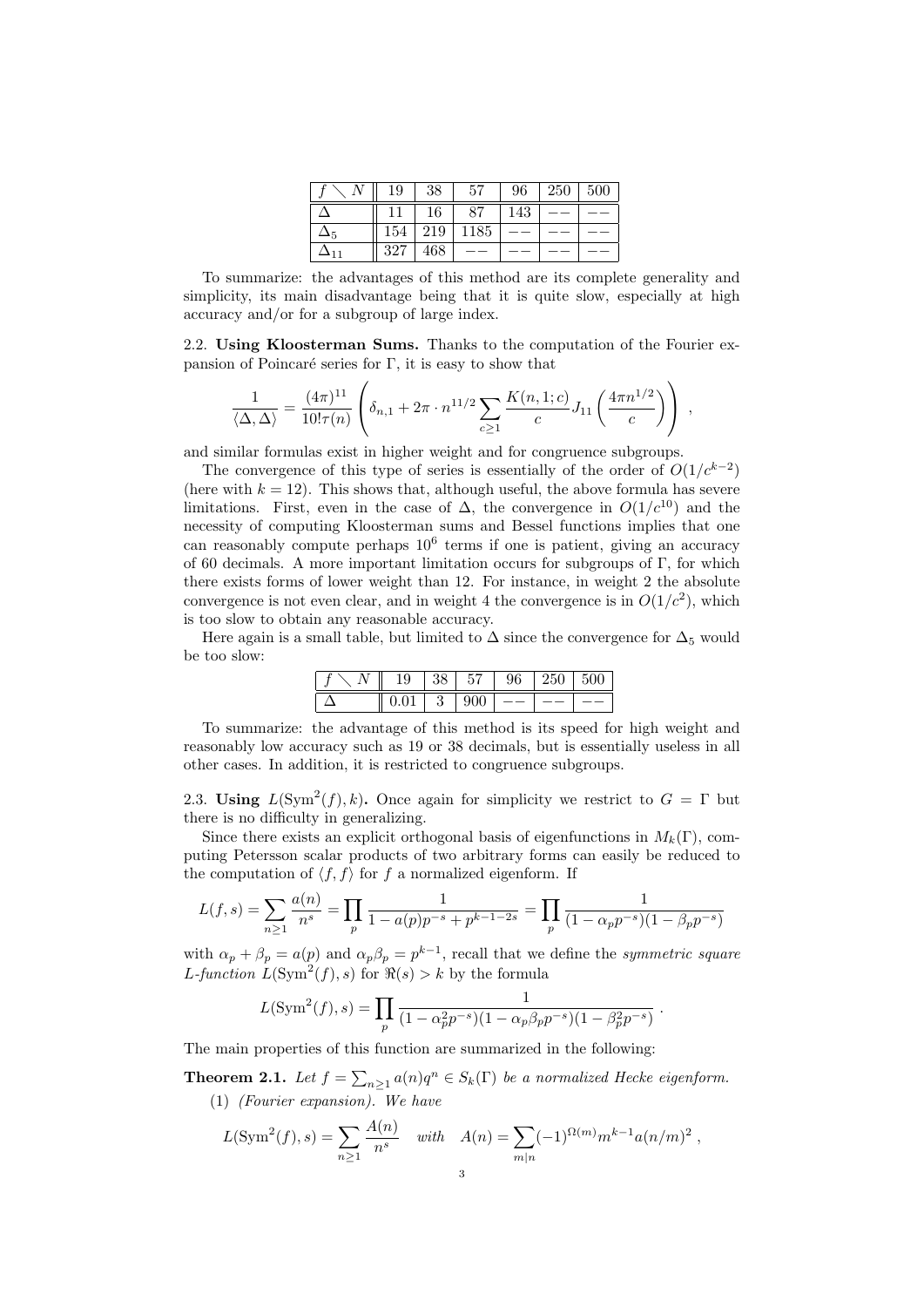where  $\Omega(m)$  is the number of prime divisors of m counted with multiplicity.

(2) (Functional equation). The function  $L(Sym^2(f), s)$  can be extended holomorphically to the whole of  $\mathbb C$ , and the completed  $L$ -function

$$
\Lambda(\text{Sym}^2(f), s) = \pi^{-3s/2} \Gamma(s/2) \Gamma((s+1)/2) \Gamma((s-k)/2+1) L(\text{Sym}^2(f), s)
$$

satisfies the functional equation

$$
\Lambda(\operatorname{Sym}^2(f), 2k-1-s) = \Lambda(\operatorname{Sym}^2(f), s) .
$$

(3) (Special value). We have

$$
L(\text{Sym}^2(f), k) = \frac{\pi}{2} \frac{(4\pi)^k}{(k-1)!} \langle f, f \rangle.
$$

Proof. The meromorphic continuation, functional equation, and special value are very classical and immediate consequences of the Rankin–Selberg method. The holomorphy is more difficult and was proved independently by Shimura and Zagier in 1975.

Note that similar results are of course valid for subgroups.

The last statement of the theorem allows us to reduce the computation of  $\langle f, f \rangle$  to that of  $L(\text{Sym}^2(f), k)$ . For this, the direct use of the definition is of little help, since it is not even clear that the series or product defining this L-function converge, and even if they do, the convergence will be extremely slow. However, the crucial point is the following: any Dirichlet series satisfying a functional equation of standard type can be evaluated numerically very efficiently using *exponentially convergent* series, see for instance [1]. Specializing to our case, it is easy to show the following theorem:

**Theorem 2.2.** Let  $f = \sum_{n\geq 1} a(n)q^n \in S_k(\Gamma)$  be a Hecke eigenform. Set  $C =$  $2 \cdot \pi^{3/2}$ ,  $\gamma(s) = C^{-s} \Gamma(s) \Gamma((s-k)/2+1)$ , and

$$
F_k(s,x) = \gamma(s) - x^s \left( 2F_{1,k}(s,x) + \pi^{1/2} F_{2,k}(s,x) + F_{3,k}(s,x) \right) ,
$$

where

$$
F_{1,k}(s,x) = \sum_{1 \le m \le (k-2)/2} (-1)^{k/2-m-1} \frac{(2m-1)!}{(k/2 - m - 1)!} \frac{(Cx)^{-2m}}{s - 2m},
$$
  
\n
$$
F_{2,k}(s,x) = \sum_{m \ge 0} (-1)^{k/2-m-1} \frac{2^{2m+k}(m+k/2)!}{(2m+1)!(2m+k)!} \frac{(Cx)^{2m+1}}{s + 2m + 1},
$$
 and  
\n
$$
F_{3,k}(s,x) = \sum_{m \ge 0} (-1)^{k/2-m-1} \frac{1}{(2m)!(m+k/2-1)!} \frac{(Cx)^{2m}}{2m + s}.
$$
  
\n
$$
\cdot \left(2H_{2m} + H_{m+k/2-1} - 3\gamma - 2\log(Cx) + \frac{2}{2m + s}\right),
$$

where as usual  $H_n = \sum_{1 \leq j \leq n} 1/j$  and  $\gamma$  is Euler's constant. (1) For any  $s \in \mathbb{C}$  with  $\Re(s) > k - 2$  and any  $t_0 > 0$ , we have

$$
\gamma(s)L(\text{Sym}^2(f), s) = \sum \frac{A(n)}{s} F_k(s, nt_0) + \sum \frac{A(n)}{s^{2k-1-s}} F_k(2k - 1 - s, t)
$$

$$
\gamma(s)L(\text{Sym}^2(f), s) = \sum_{n\geq 1} \frac{A(n)}{n^s} F_k(s, nt_0) + \sum_{n\geq 1} \frac{A(n)}{n^{2k-1-s}} F_k(2k-1-s, n/t_0) ,
$$

where  $A(n)$  are the coefficients given in Theorem 2.1 (1).

(2) In particular

$$
\langle f, f \rangle = 2^{1-k} \pi^{k/2 - 1} \Biggl( \sum_{n \ge 1} \frac{A(n)}{n^k} (F_k(k, n) + nF_k(k - 1, n)) \Biggr) .
$$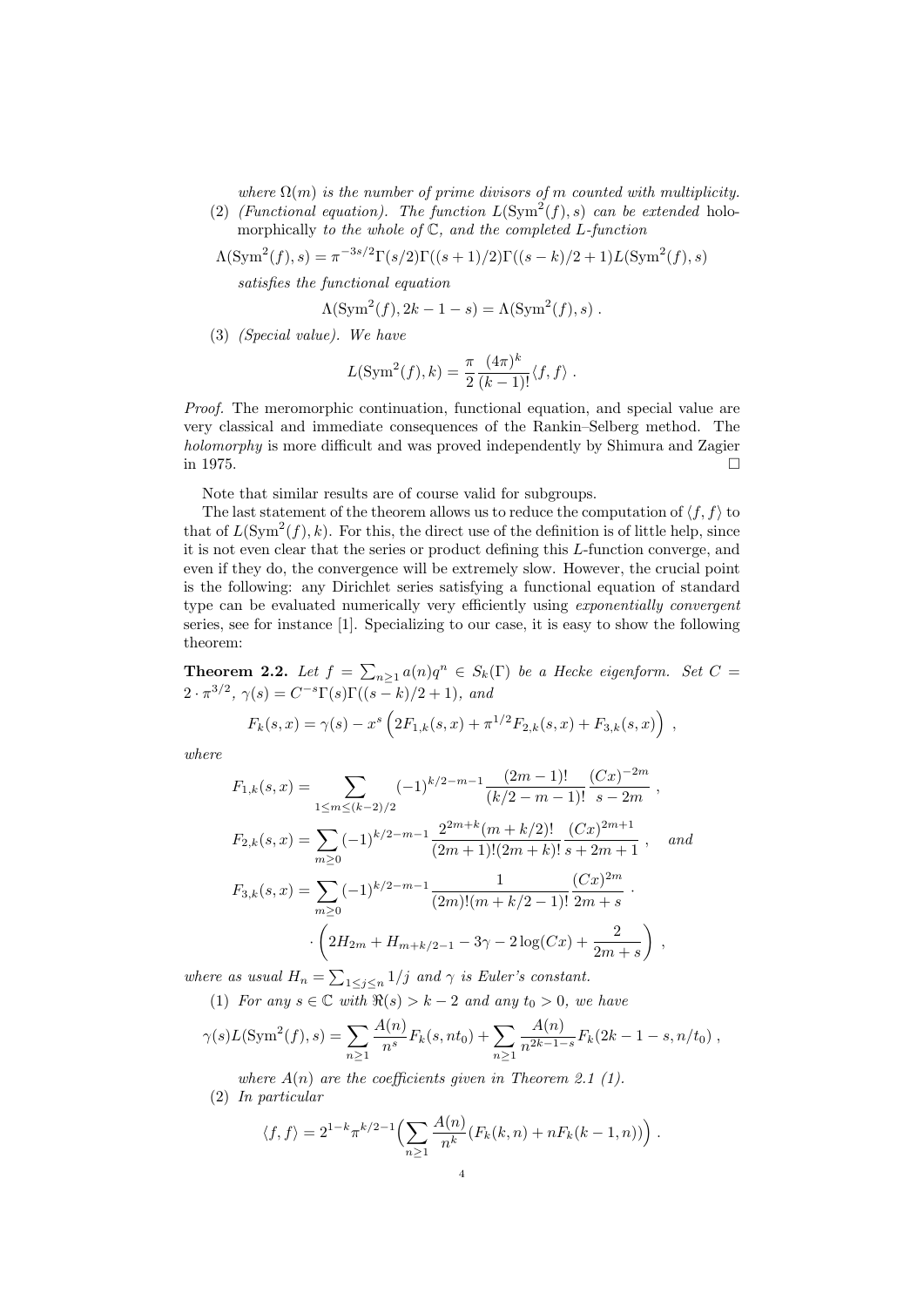Note that even though there is cancellation for large x, the series for  $F_k(s, x)$  are sufficient for practical computation, but if desired one can also compute asymptotic expansions for large x, showing in particular that  $F_k(s, x)$  tends to 0 exponentially.

Here is a small table, again limited to  $\Delta$ , but this time only for simplicity of implementation.

| $f \setminus N \parallel 19 \parallel 38 \parallel 57 \parallel 96 \parallel 250 \parallel 500$ |                                                                                                 |  |  |  |
|-------------------------------------------------------------------------------------------------|-------------------------------------------------------------------------------------------------|--|--|--|
|                                                                                                 | $\parallel$ 0.03 $\parallel$ 0.09 $\parallel$ 0.2 $\parallel$ 0.8 $\parallel$ 11 $\parallel$ 97 |  |  |  |

The advantages of this method is that it is general and fast, the main disadvantage being that its implementation requires great care in writing the correct formulas, especially for subgroups, and dealing with cancellation and accuracy problems. But once these hurdles overcome, it is the best method that we have seen up to now, and most experts in the field would agree that it is the best available. However, as already mentioned, it assumes that the eigenfunction decomposition of f be known, and this is not always easy nor possible, so we come now to a different method, which is completely general.

## 3. Basic Lemmas

The main computational difficulty related to Petersson products is that they are truly *double* integrals. In the first naïve approach, we have explained that nonetheless these integrals can be computed, somewhat slowly, by using doubly-exponential integration techniques. A remarkable fact however, discovered by Haberland [6] (see also [9]) some time ago, is that PSP's can be reduced to the computation of a reasonably small finite number of *simple* integrals, which can now be evaluated very rapidly using doubly-exponential integration.

Haberland's result was given for general weights  $k$  but only for the full modular group. In a slightly different form it was generalized long ago to  $\Gamma_0(N)$  but only in weight  $k = 2$  and trivial character first by Cremona [5] and Zagier [11] in the context of computing the degree of modular parametrizations of elliptic curves (see the more recent paper of Watkins [10] on this subject), and much more recently by Merel [7] in connection with Manin symbols. It was realized that a complete generalization should not be difficult to obtain, and it is one of the purposes of this paper to give it. Note that in [8] the authors also give such a generalization, in a slightly different form, and also for non cuspforms. In what follows, we will assume that  $f_1$  and  $f_2$  are both cuspforms; if one of the  $f_i$  is not a cuspform we can either find its decomposition into its Eisenstein and cuspidal part, which can usually easy be done, or use the generalization due to [8].

Our goal in this section, which is the main step toward Haberland's formulas, is to show that PSP's are related to other double integrals, which are not "true" double integrals in the sense that they can easily be expressed in terms of simple integrals. For this, we need some preliminary definitions and results. We assume  $G$ .  $(\gamma_j)_{1 \leq j \leq r}, k, v, f_1$ , and  $f_2$  as above, and we will set  $f_{1,j} = f_1|_k \gamma_j$  and  $f_{2,j} = f_2|_k \gamma_j$ for  $1 \leq j \leq r$ . As mentioned above, for simplicity we assume that  $f_1$  and  $f_2$  are both cuspforms.

## 3.1. The Differentials  $\varepsilon$  and  $\delta$ .

Definition 3.1. We set

$$
\varepsilon(f_1, f_2)(\tau_1, \tau_2) = f_1(\tau_1) \overline{f_2(\tau_2)} (\tau_1 - \overline{\tau_2})^{k-2} d\tau_1 d\overline{\tau_2} \text{ and } \delta(f_1, f_2) = \sum_{1 \le j \le r} \varepsilon(f_{1,j}, f_{2,j}).
$$

## Lemma 3.2. Let  $\alpha \in \Gamma$ .

(1) We have  $\varepsilon(f_1, f_2)(\alpha \tau_1, \alpha \tau_2) = \varepsilon \left(f_1\big|_k \alpha, f_2\big|_k \alpha\right) (\tau_1, \tau_2)$ .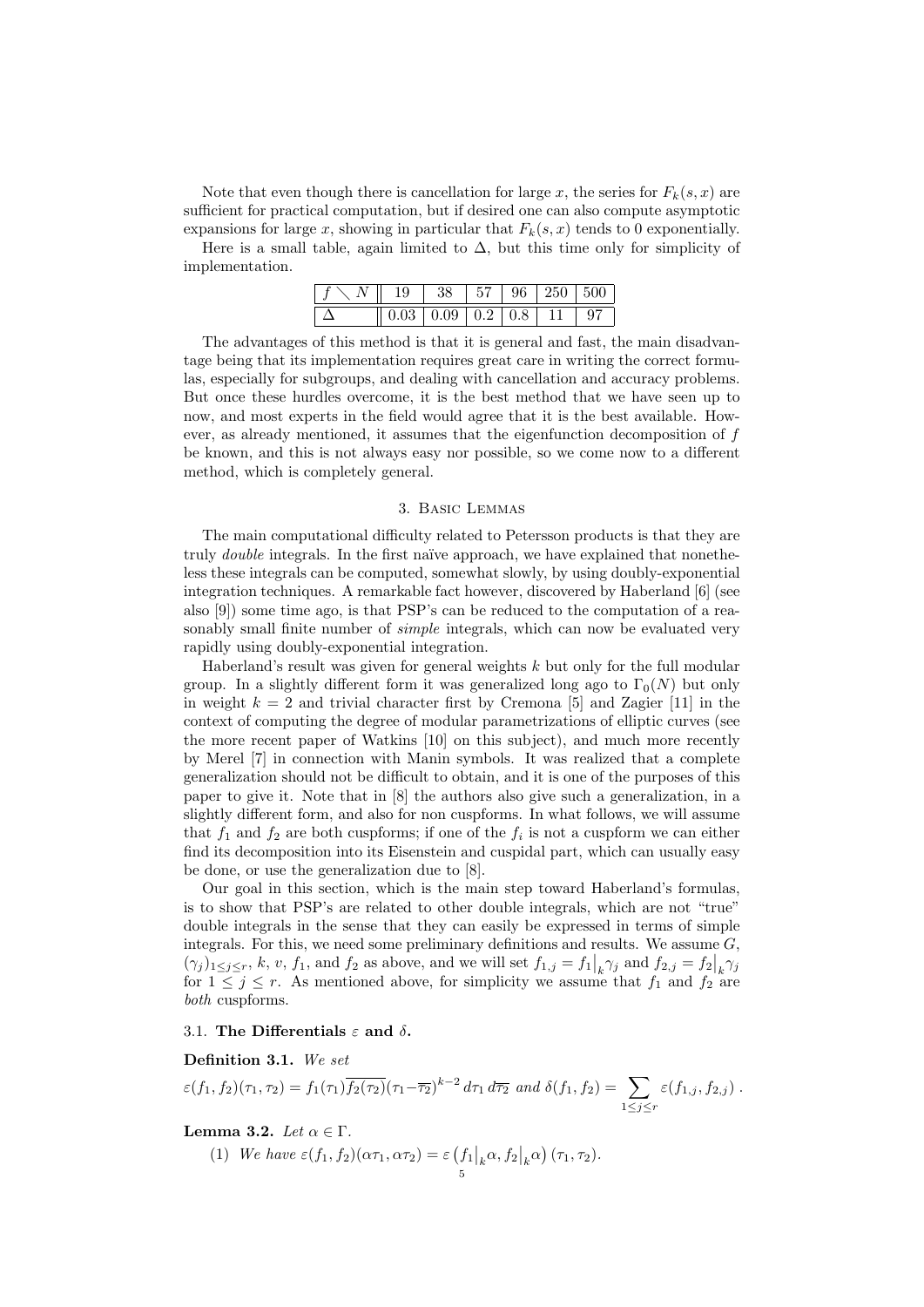- (2) The expression  $\varepsilon(f_{1,j}, f_{2,j})$  does not depend on the choice of the right coset representative  $\gamma_j$ .
- (3) If  $\gamma_j \alpha = g_j \gamma_{a(j)}$  with  $g_j \in G$  we have  $\varepsilon(f_{1,j}, f_{2,j})(\alpha \tau_1, \alpha \tau_2) = \varepsilon(f_{1,a(j)}, f_{2,a(j)})$ .
- (4) We have  $\delta(f_1, f_2)(\alpha \tau_1, \alpha \tau_2) = \delta(f_1, f_2)$ , in other words  $\delta(f_1, f_2)$  is invariant under Γ.

*Proof.* (1). Writing  $\alpha = \begin{pmatrix} a & b \\ c & d \end{pmatrix}$ , we have

$$
\varepsilon(f_1, f_2)(\alpha \tau_1, \alpha \tau_2) = f_1\big|_k \alpha(\tau_1) f_2\big|_k \alpha(\tau_2) \cdot
$$

$$
\cdot (c\tau_1 + d)^k \overline{(c\tau_2 + d)}^k (\alpha \tau_1 - \overline{\alpha \tau_2})^{k-2} d\alpha \tau_1 d\overline{\alpha \tau_2}
$$

$$
= f_1\big|_k \alpha(\tau_1) \overline{f_2}\big|_k \alpha(\tau_2) (\tau_1 - \overline{\tau_2})^{k-2} d\tau_1 d\overline{\tau_2}
$$

$$
= \varepsilon (f_1\big|_k \alpha, f_2\big|_k \alpha) (\tau_1, \tau_2) ,
$$

using the immediate but fundamental identity

$$
(c\tau_1+d)^k\overline{(c\tau_2+d)}^k(\alpha\tau_1-\overline{\alpha\tau_2})^{k-2}d\alpha\tau_1 d\overline{\alpha\tau_2}=(\tau_1-\overline{\tau_2})^{k-2}d\tau_1 d\overline{\tau_2}.
$$

(2). Indeed, if  $g \in G$  we have  $f_1|_k g \gamma_j = v(g) f_{1,j}$  and similarly for  $f_2$ , so the result follows from  $v(g)\overline{v(g)} = 1$ .

(3). By definition we have  $f_{1,j}|_k \alpha = f_1|_k \gamma_j \alpha = f_1|_k g_j \gamma_{a(j)} = v(g_j) f_{1,a(j)}$  since  $f_1 \in M_k(G, v)$ , and similarly for  $f_{2,j}$ , and using again  $v(g_j)\overline{v(g_j)} = 1$ , we obtain (3), and (4) follows by summing on j since the map  $j \mapsto a(j)$  is a permutation.  $\Box$ 

## 3.2. The Simple Integral  $F_{2,i}$ .

**Definition 3.3.** Let  $Z \in \overline{\mathcal{H}}$  be fixed, and set

$$
F_{2,j}(Z;\tau) = F_{2,j}(\tau) = \int_Z^{\tau} \overline{f_{2,j}(\tau_2)} (\tau - \overline{\tau_2})^{k-2} d\overline{\tau_2} .
$$

## Remarks.

- (1) We could also define  $F_{1,j}$  in a similar manner, but we will only need  $F_{2,j}$ since we temporarily treat  $f_1$  and  $f_2$  in a nonsymmetric manner.
- (2) Note that  $F_{2,j}$  is in general not holomorphic, so must be considered as a function of  $\tau$  and  $\overline{\tau}$ .
- (3) We have

$$
F_{2,j}(Z_1;\tau) - F_{2,j}(Z_2;\tau) = \int_{Z_1}^{Z_2} \overline{f_{2,j}(\tau_2)} (\tau - \overline{\tau_2})^{k-2} d\overline{\tau_2} ,
$$

which is a *polynomial* (hence in particular a holomorphic function) in  $\tau$ .

### **Lemma 3.4.** (1) We have

$$
\frac{\partial F_{2,j}}{\partial \overline{\tau}} = \overline{f_{2,j}(\tau)} (\tau - \overline{\tau})^{k-2} .
$$

(2) For any  $\alpha \in \Gamma$  we have

$$
F_{2,j}\big|_{2-k} \alpha(\tau) = \int_{\alpha^{-1}(Z)}^{\tau} \overline{f_{2,j}\big|_{k} \alpha(\tau_2)} (\tau - \overline{\tau_2})^{k-2} d\overline{\tau_2} .
$$

(3) In particular, if we write  $\gamma_j \alpha = g_j \gamma_{a(j)}$  with  $g_j \in G$ , we have

$$
F_{2,j}|_{2-k}\alpha(\tau) = \overline{v(g_j)}(F_{2,a(j)}(\tau) - P_{a(j)}(\alpha;\tau)),
$$

where

$$
P_{a(j)}(\alpha;\tau) = \int_{Z}^{\alpha^{-1}(Z)} \frac{\overline{f_{2,a(j)}(\tau_2)}}{(f_{2,a(j)}(\tau_2)(\tau - \overline{\tau_2})^{k-2} d\overline{\tau_2}}
$$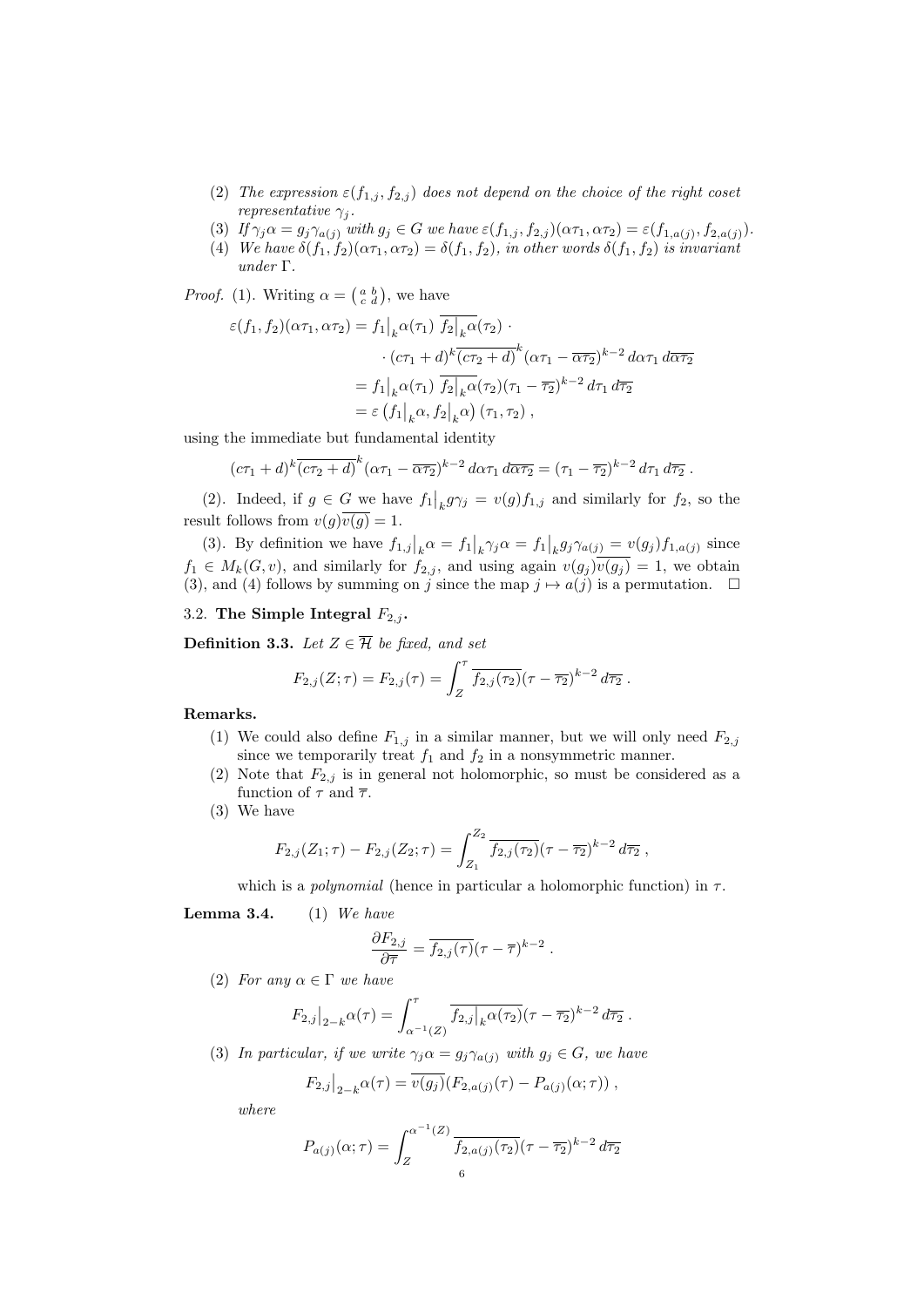is a polynomial in  $\tau$  of degree less than or equal to  $k-2$  (recall once again that we assume  $k \geq 2$ ).

(4) We have

$$
\left(\int_A^B - \int_{\alpha(A)}^{\alpha(B)} \right) \sum_{1 \le j \le r} f_{1,j}(\tau) F_{2,j}(\tau) d\tau = \int_A^B \sum_{1 \le j \le r} f_{1,j}(\tau) P_j(\alpha; \tau) d\tau.
$$

*Proof.* (1). We have  $\overline{F_{2,j}(\tau)} = \int_Z^{\tau} f_{2,j}(\tau_2) (\overline{\tau} - \tau_2)^{k-2} d\tau_2$ , so

$$
\frac{\partial \overline{F_{2,j}(\tau)}}{\partial \tau} = f_{2,j}(\tau) (\overline{\tau} - \tau)^{k-2} ,
$$

proving (1) after conjugation.

(2). Setting  $\tau_2 = \alpha z$  and writing  $\alpha = \begin{pmatrix} a & b \\ c & d \end{pmatrix}$ , we have

$$
F_{2,j}|_{2-k} \alpha(\tau) = (c\tau + d)^{k-2} \int_{Z}^{\alpha \tau} \overline{f_{2,j}(\tau_2)} (\alpha \tau - \overline{\tau_2})^{k-2} d\overline{\tau_2}
$$
  
=  $(c\tau + d)^{k-2} \int_{\alpha^{-1}Z}^{\tau} (c\overline{z} + d)^{k-2} \overline{f_{2,j}|_{k} \alpha(z)} (\alpha \tau - \alpha \overline{z})^{k-2} d\overline{z}$   
=  $\int_{\alpha^{-1}Z}^{\tau} \overline{f_{2,j}|_{k} \alpha(z)} (\tau - \overline{z})^{k-2} d\overline{z}$ ,

since  $\alpha u - \alpha v = (u - v)/((cu + d)(cv + d))$ , proving (2).

(3). Since as above  $f_{2,j}|_{k} \alpha = v(g_j) f_{2,a(j)}$ , it follows from (2) that

$$
F_{2,j}\big|_{2-k} \alpha(\tau) = \overline{v(g_j)} \int_{\alpha^{-1}(Z)}^{\tau} \overline{f_{2,a(j)}(\tau_2)} (\tau - \overline{\tau_2})^{k-2} d\overline{\tau_2} ,
$$

proving (3).

(4). Setting  $\tau = \alpha z$  with  $\alpha = \begin{pmatrix} a & b \\ c & d \end{pmatrix}$  and as before  $\gamma_j \alpha = g_j \gamma_{a(j)}$ , we have

$$
\int_{\alpha(A)}^{\alpha(B)} f_{1,j}(\tau) F_{2,j}(\tau) d\tau = \int_{A}^{B} f_{1,j}(\alpha z) F_{2,j}(\alpha z) (cz + d)^{-2} dz
$$
  

$$
= \int_{A}^{B} f_{1,j} |_{k} \alpha(z) F_{2,j} |_{2-k} \alpha(z) dz
$$
  

$$
= v(g_{j}) \overline{v(g_{j})} \int_{A}^{B} f_{1,a(j)}(\tau) (F_{2,a(j)}(\tau) - P_{a(j)}(\alpha; \tau)) d\tau ,
$$

and since  $j \mapsto a(j)$  is a bijection, we obtain

$$
\int_{\alpha(A)}^{\alpha(B)} \sum_{1 \le j \le r} f_{1,j}(\tau) F_{2,j}(\tau) d\tau = \int_{A}^{B} \sum_{1 \le j \le r} f_{1,j}(\tau) (F_{2,j}(\tau) - P_j(\alpha; \tau)) d\tau ,
$$
  
proving (4).

Corollary 3.5. Let  $f_1$  and  $f_2$  be in  $M_k(G, v)$ , one of them being a cusp form. For any subgroup H of  $\Gamma$  of finite index  $s = [\Gamma : H]$  we have

$$
(2i)^{k-1}rs\langle f_1, f_2\rangle_G = \int_{\partial(D(H))} \sum_{1 \le j \le r} f_{1,j}(\tau) F_{2,j}(\tau) d\tau ,
$$

where  $\partial(D(H))$  denotes the boundary of a reasonable fundamental domain  $D(H)$ of H.

Note that the subgroup  $H$  need not have anything to do with the subgroup  $G$ .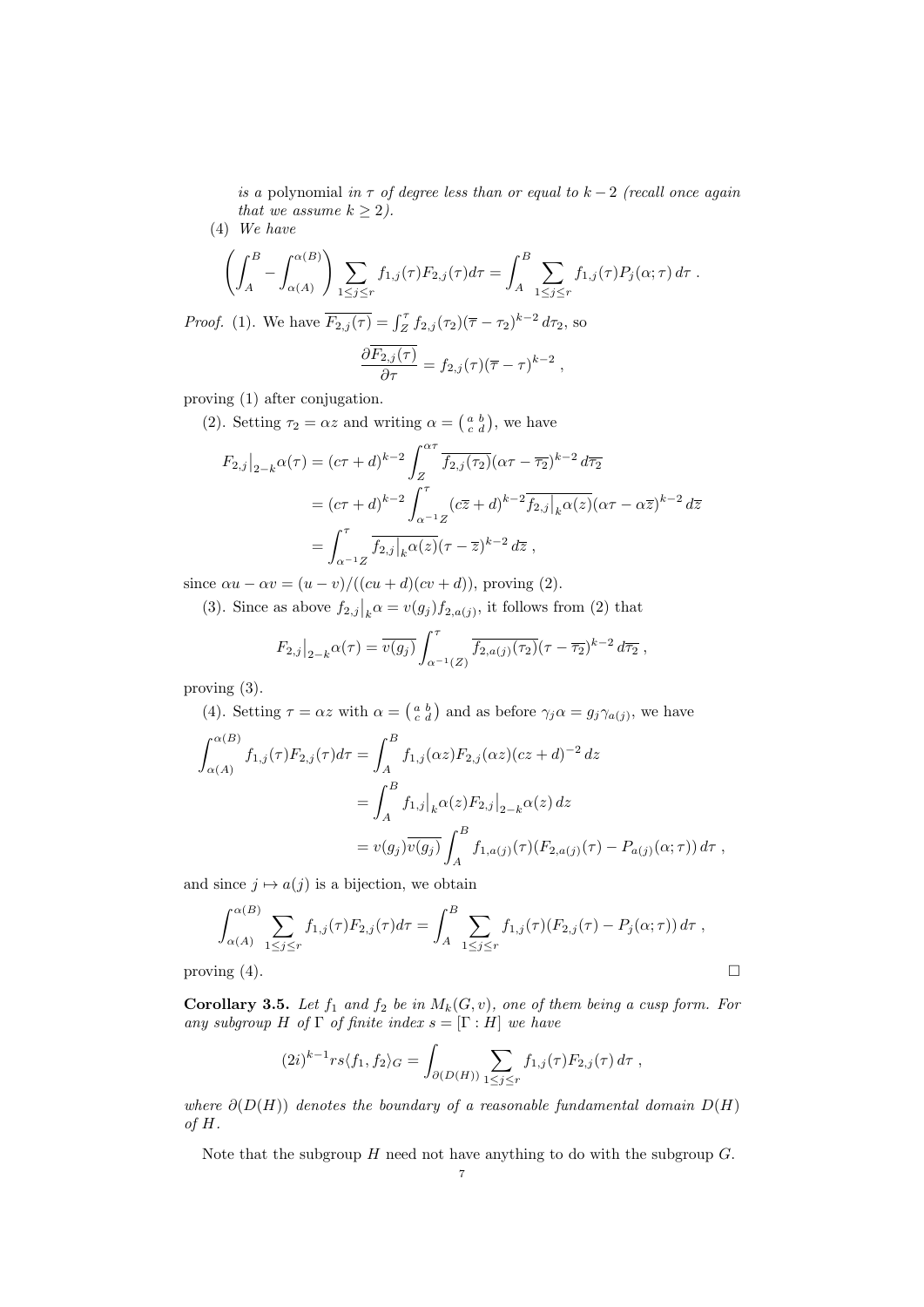Proof. By definition we have

$$
(2i)^{k-1}r\langle f_1, f_2 \rangle_G = \int_{D(G)} f_1(\tau) \overline{f_2(\tau)} (\tau - \overline{\tau})^{k-2} d\tau d\overline{\tau}
$$
  
= 
$$
\sum_{1 \le j \le r} \int_{\gamma_j(D(\Gamma))} f_1(\tau) \overline{f_2(\tau)} (\tau - \overline{\tau})^{k-2} d\tau d\overline{\tau}
$$
  
= 
$$
\int_{D(\Gamma)} \sum_{1 \le j \le r} f_{1,j}(\tau) \overline{f_{2,j}(\tau)} (\tau - \overline{\tau})^{k-2} d\tau d\overline{\tau}
$$
  
= 
$$
\int_{D(\Gamma)} \delta(f_1, f_2)(\tau, \tau) = (1/s) \int_{D(H)} \delta(f_1, f_2)(\tau, \tau) ,
$$

after an evident change of variable, and since  $\delta$  is invariant by  $\Gamma$  by Lemma 3.2. Now since  $f_{1,j}$  is holomorphic, we have  $\partial f_{1,j}/\partial \overline{\tau} = 0$ , so by Stokes's theorem and the above lemma we have

$$
(2i)^{k-1}rs\langle f_1, f_2\rangle_G = \int_{D(H)} \sum_{1 \le j \le r} \frac{\partial (f_{1,j}F_{2,j})}{\partial \tau} d\tau d\overline{\tau} = \int_{\partial (D(H))} \sum_{1 \le j \le r} f_{1,j}(\tau) F_{2,j}(\tau) d\tau ,
$$
as claimed.

3.3. The Basic Double Integral  $\mathcal{J}$ . We set the following:

**Definition 3.6.** If  $A_1$ ,  $B_1$ ,  $A_2$ ,  $B_2$  are in  $\overline{\mathcal{H}}$ , the modular forms  $f_1$  and  $f_2$  being understood, we set, when defined

$$
\mathcal{J}(A_1, B_1; A_2, B_2) = \int_{A_1}^{B_1} \int_{A_2}^{B_2} \delta(f_1, f_2)
$$
  
= 
$$
\sum_{1 \le j \le r} \int_{A_1}^{B_1} \int_{A_2}^{B_2} f_{1,j}(\tau_1) \overline{f_{2,j}(\tau_2)} (\tau_1 - \overline{\tau_2})^{k-2} d\tau_1 d\overline{\tau_2} ,
$$

where as above  $f_{1,j} = f_1\big|_k \gamma_j$  and  $f_{2,j} = f_2\big|_k \gamma_j$ .

When we need to emphasize the dependence in  $f_1$  and  $f_2$  we will of course write  $\mathcal{J}(f_1, f_2; A_1, B_1; A_2, B_2)$  instead of  $\mathcal{J}(A_1, B_1; A_2, B_2)$ . Also, as usual when integrating on  $H$  it is understood that integrals having a cusp as an endpoint must end with a hyperbolic circle. The following properties are immediate:

**Lemma 3.7.** (1) The above definition does not depend on the paths of integration, as long as the conditions at the cusps are satisfied.

- (2) The above definition does not depend on the right coset representatives  $\gamma_i$ .
- (3) The function  $\mathcal J$  is transitive separately on  $(A_1, B_1)$  and on  $(A_2, B_2)$ , in other words

$$
\mathcal{J}(A_1, C_1; A_2, B_2) + \mathcal{J}(C_1, B_1; A_2, B_2) = \mathcal{J}(A_1, B_1; A_2, B_2),
$$

and similarly for  $(A_2, B_2)$ .

(4) We have

$$
\mathcal{J}(f_1, f_2; A_2, B_2; A_1, B_1) = (-1)^{k-2} \overline{\mathcal{J}(f_2, f_1; A_1, B_1; A_2, B_2)}.
$$

(5) We have

$$
\mathcal{J}(A_1, B_1; A_2, B_2) = \sum_{1 \le j \le r} \sum_{0 \le n \le k-2} (-1)^n {k-2 \choose n} \cdot \int_{A_1}^{B_1} \tau^{k-2-n} f_{1,j}(\tau) d\tau \int_{A_2}^{B_2} \tau^n f_{2,j}(\tau) d\tau,
$$

where we must assume that  $f_1$  and  $f_2$  are both cusp forms if at least one of the  $A_i$  or  $B_i$  is a cusp.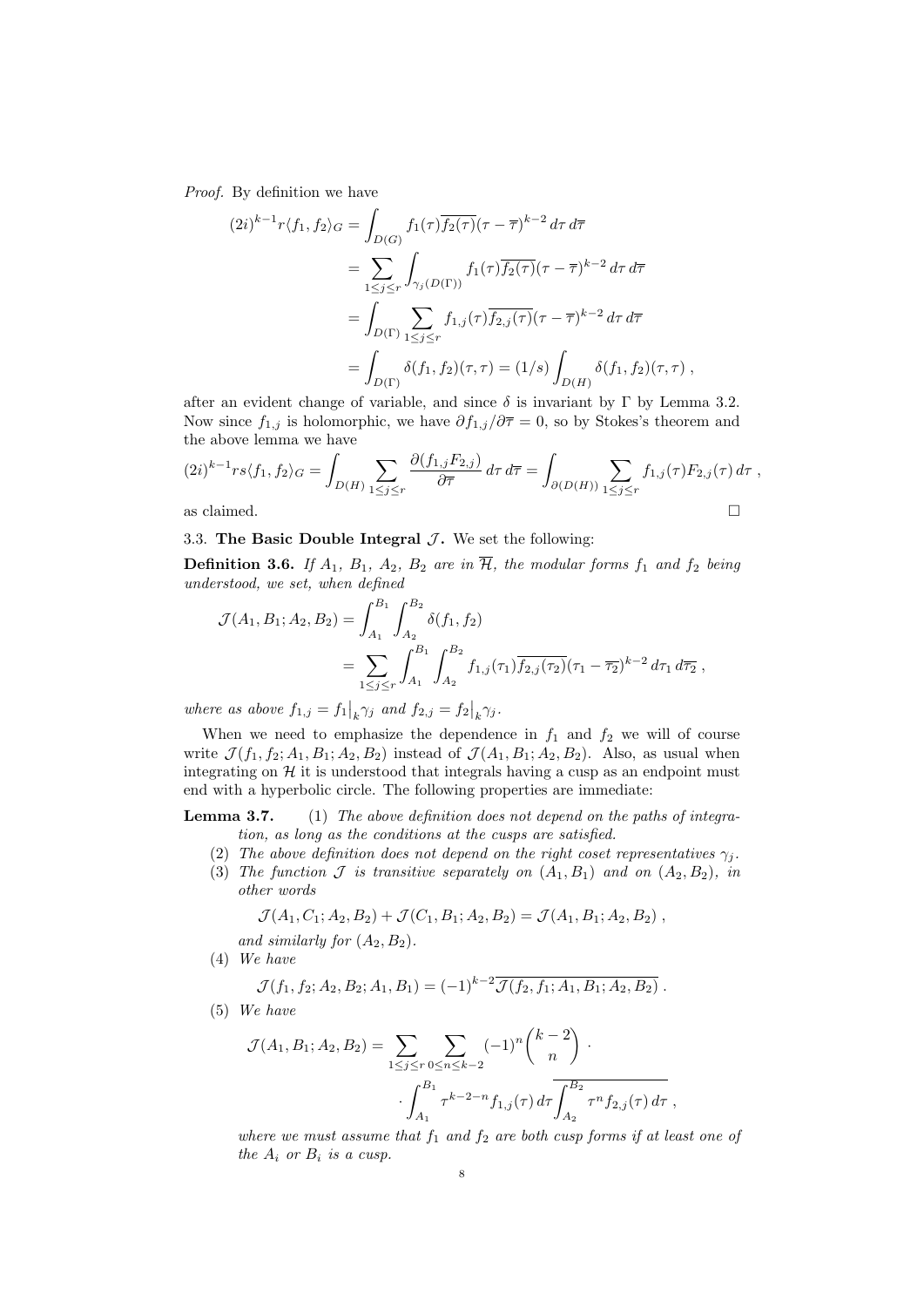In particular, this last statement shows that  $\mathcal I$  is much easier to compute than a PSP, and it is in this sense that we said above that it is not a "true" double integral.

**Proposition 3.8.** For any  $\alpha \in \Gamma$  we have

$$
\mathcal{J}(\alpha A_1, \alpha B_1; \alpha A_2, \alpha B_2) = \mathcal{J}(A_1, B_1; A_2, B_2).
$$

*Proof.* This is an immediate consequence of the Γ-invariance of  $\delta$  proved in Lemma  $3.2.$ 

#### 4. The Main Result

4.1. Fundamental Domains. Before stating and proving the main result, we must discuss fundamental domains of subgroups of Γ. We first set the following definition:

**Definition 4.1.** Let  $G \subset \Gamma$  be a subgroup of finite index r. A subset  $D(G)$  of H is called a reasonable fundamental domain (or simply a fundamental domain) for  $G$ if the following conditions are satisfied:

- (1)  $D(G)$  is a finite union of connected and simply connected open subsets of H.
- (2) The boundary  $\partial(D(G)) = \overline{D(G)} \setminus D(G)$  has measure 0.
- (3) For any  $\tau \in \mathcal{H}$  there exists  $g \in G$  such that  $g\tau \in \overline{D(G)}$ . In addition, if  $g\tau \in D(G)$  then g is unique, or equivalently, if  $g_1$  and  $g_2 \in G$  are such that  $g_1(\tau)$  and  $g_2(\tau)$  are in  $D(G)$ , then  $g_i(\tau) \in \partial(D(G))$ .

If  $\mathfrak F$  is the standard fundamental domain for the full modular group Γ, it is clear that  $D(G) = \bigcup \gamma_j(\mathfrak{F}^{\circ})$  is a reasonable fundamental domain. The following results are well-known:

**Proposition 4.2.** The fundamental domain  $D(G)$  can be chosen so that its boundary  $\partial(D(G))$  is a union of an even number of oriented hyperbolic circles  $[A_i, A_{i+1}]_{1 \leq i \leq 2n}$ (indices modulo 2n) such that there exists a family  $(\alpha_i)_{1 \leq i \leq 2n}$  of elements of  $\Gamma$  and a permutation  $\tau$  of  $[1, 2n]$  satisfying the following properties:

- (1)  $\tau$  is an involution without fixed points (in other words  $\tau^2 = 1$  and  $\tau(i) \neq i$
- for all i), or equivalently  $\tau$  is a product of n disjoint transpositions  $(i_m, j_m)_{1 \leq m \leq n}$ . (2)  $\alpha_{\tau(i)} = \alpha_i^{-1}$ .
- (3)  $\alpha_i(A_i) = A_{\tau(i)+1}$  and  $\alpha_i(A_{i+1}) = A_{\tau(i)}$ , so that  $\alpha_i$  sends bijectively  $[A_i, A_{i+1}]$ to  $[A_{\tau(i)+1}, A_{\tau(i)}].$

**Corollary 4.3.** If  $\tau$  is the product of the n disjoint transpositions  $(i_m, j_m)_{1 \leq m \leq n}$ , then  $\alpha_{i_m}$  sends bijectively  $[A_{i_m}, A_{i_m+1}]$  to the reverse of  $[A_{j_m}, A_{j_m+1}]$ , and

$$
\partial(D(H)) = \bigsqcup_{1 \leq m \leq n} ([A_{i_m}, A_{i_m+1}[\sqcup [A_{j_m}, A_{j_m+1}]) .
$$
  
*Proof.* Clear.

4.2. Examples of Fundamental Domains. For simplicity, we will choose subgroups G having a fundamental domain whose boundary has only 4 sides, and  $\tau$ will always be the product  $(1, 2)(3, 4)$  of the two transpositions exchanging 1 and 2, and 3 and 4, so  $i_1 = 1$  and  $i_2 = 3$ . The fundamental domain is thus a hyperbolic quadrilateral given by its vertices  $A_1$ ,  $A_2$ ,  $A_3$ , and  $A_4$ , and  $\alpha_1$  sends  $[A_1, A_2]$  bijectively to the reverse of  $[A_2, A_3]$ , and  $\alpha_3$  sends  $[A_3, A_4]$  bijectively to the reverse of  $[A_4, A_1].$ 

We consider a number of different subgroups  $H$  of  $\Gamma$ , and give one or more fundamental domains of the above type for each, where as usual  $\rho = e^{2i\pi/3}$ :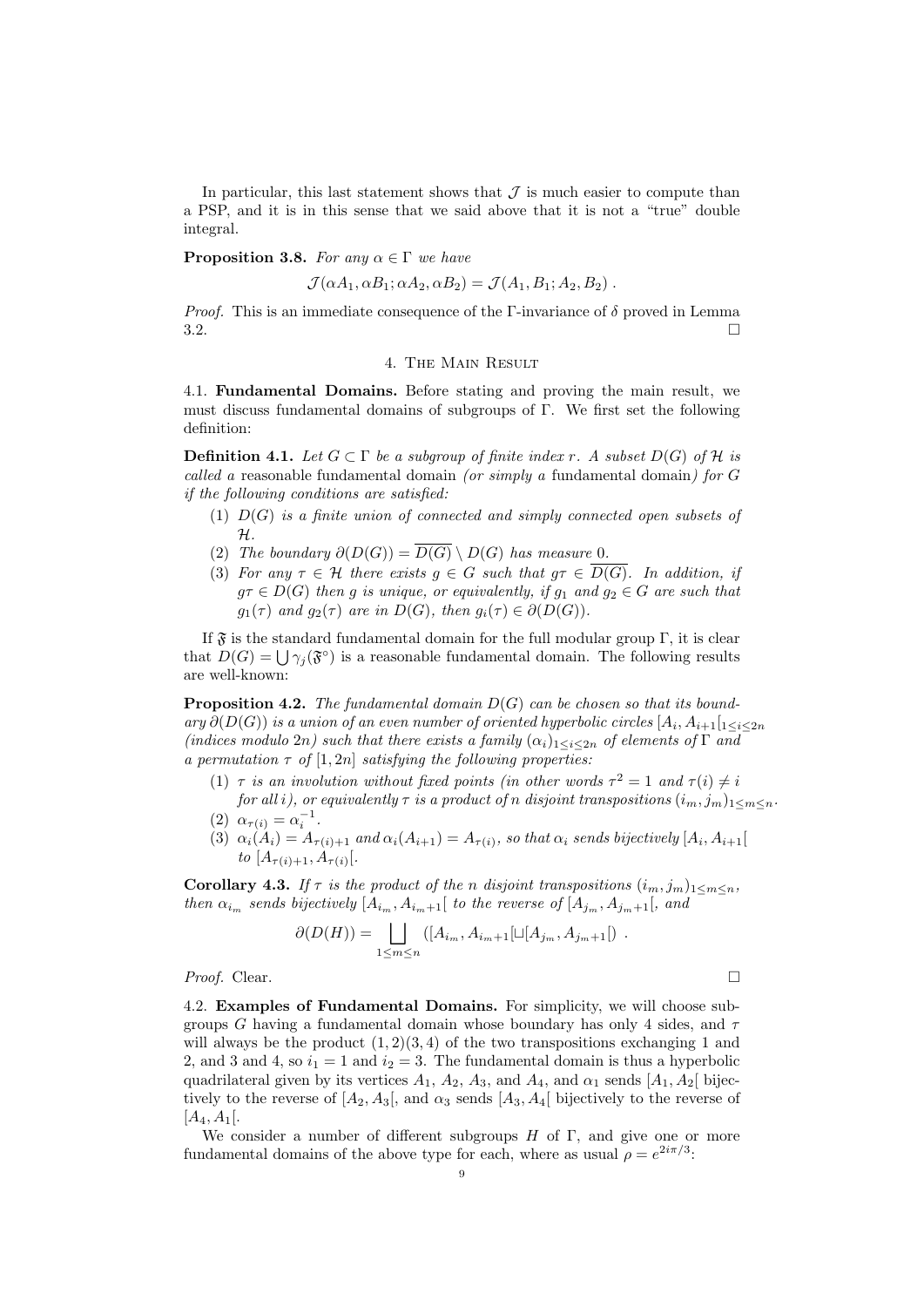- (1)  $H = \Gamma$ , with  $A_1 = \rho + 1$ ,  $A_2 = i\infty$ ,  $A_3 = \rho$ ,  $A_4 = i$ ,  $\alpha_1 = T^{-1}$ , and  $\alpha_3 = S$ , which corresponds to the standard fundamental domain  $\mathfrak{F}$ , where as usual  $T = \begin{pmatrix} 1 & 1 \\ 0 & 1 \end{pmatrix}$  and  $S = \begin{pmatrix} 0 & -1 \\ 1 & 0 \end{pmatrix}$ .
- (2)  $H = \Gamma$ , with  $A_1 = 0$ ,  $A_2 = i$ ,  $A_3 = i\infty$ ,  $A_4 = \rho$ ,  $\alpha_1 = S$ , and  $\alpha_3 = ST$ .
- (3)  $H = \Gamma_2$  the unique subgroup of index 2 in Γ, with  $A_1 = \rho + 1$ ,  $A_2 = i\infty$ ,  $A_3 = \rho, A_4 = 0, \alpha_1 = T^{-1}, \text{ and } \alpha_3 = TST = ST^{-1}S = (\begin{smallmatrix} 1 & 0 \\ 1 & 1 \end{smallmatrix}).$
- (4)  $H = \Gamma_2$  the unique subgroup of index 2 in  $\Gamma$ , with  $A_1 = 0$ ,  $A_2 = i\infty$ ,  $A_3 = -1, A_4 = \rho, \alpha_1 = T^{-1} \text{ and } \alpha_3 = T^{-1}S = \begin{pmatrix} -1 & -1 \\ 1 & 0 \end{pmatrix}.$
- (5)  $H = \Gamma_3$  one of the subgroups of index 3 in Γ, with  $A_1 = 1, A_2 = i\infty$ ,  $A_3 = -1, A_4 = I, \alpha_1 = T^{-2}, \text{ and } \alpha_3 = S.$
- (6)  $H = \Gamma_0(3)$ , which has index 4 in Γ, with  $A_1 = (\rho + 2)/3$ ,  $A_2 = i\infty$ ,  $A_3 = (\rho - 1)/3$ ,  $A_4 = 0$ ,  $\alpha_1 = T^{-1}$ , and  $\alpha_3 = ST^{-3}S = (\frac{1}{3}\frac{0}{1})$ .
- (7)  $H = \Gamma(2)$  the principal congruence subgroup of level 2, which has index 6 in  $\Gamma$  and is a free group, with  $A_1 = 1$ ,  $A_2 = i\infty$ ,  $A_3 = -1$ ,  $A_4 = 0$ ,  $\alpha_1 = T^{-2}$ , and  $\alpha_3 = ST^{-2}S = \begin{pmatrix} 1 & 0 \\ 2 & 1 \end{pmatrix}$ .

Proof. (1) is of course completely classical, and the others, which can all be found somewhere in the literature, can be usually deduced by splitting the standard fundamental domain of (1) into a finite number of pieces and then applying to those a suitable finite number of elements of Γ. One can also prove the results directly in the same way as the classical proofs of (1).  $\Box$ 

## 4.3. The Main Result.

Proposition 4.4. Keep the above notation and let H be a subgroup of finite index s in Γ. For any  $Z \in \overline{\mathcal{H}}$  we have

$$
(2i)^{k-1}rs\langle f_1, f_2\rangle_G = \sum_{1 \le m \le n} \mathcal{J}(A_{i_m}, A_{i_m+1}; Z, \alpha_{i_m}^{-1}(Z)).
$$

Proof. By Corollary 3.5 and Lemma 3.4 (4), we have

$$
(2i)^{k-1}rs\langle f_1, f_2\rangle_G = \sum_{1 \le m \le n} \left( \int_{A_{i_m}}^{A_{i_m+1}} - \int_{\alpha_{i_m}(A_{i_m})}^{\alpha_{i_m}(A_{i_m+1})} \right) \sum_{1 \le j \le r} f_{1,j}(\tau) F_{2,j}(\tau) d\tau
$$

$$
= \sum_{1 \le m \le n} \int_{A_{i_m}}^{A_{i_m+1}} \sum_{1 \le j \le r} f_{1,j}(\tau) P_j(\alpha_{i_m}; \tau) d\tau ,
$$

proving the proposition using the definition of  $P_j$  and  $\mathcal{J}$ .

Since we have seen that  $\mathcal J$  is not a "true" double integral but an explicit finite linear combination of products of two simple integrals, we see that we have achieved our goal of expressing PSP's in terms of simple integrals. In the next section, we will specialize this formula to the fundamental domains given above.

#### 5. The Main Corollaries

5.1. General Formulas. From the above proposition, we can deduce infinitely many expressions of PSP's in terms of simple integrals. We give a few here:

**Theorem 5.1.** Assume that  $f_1$  and  $f_2$  are in  $M_k(G, v)$ , one of them being a cusp form.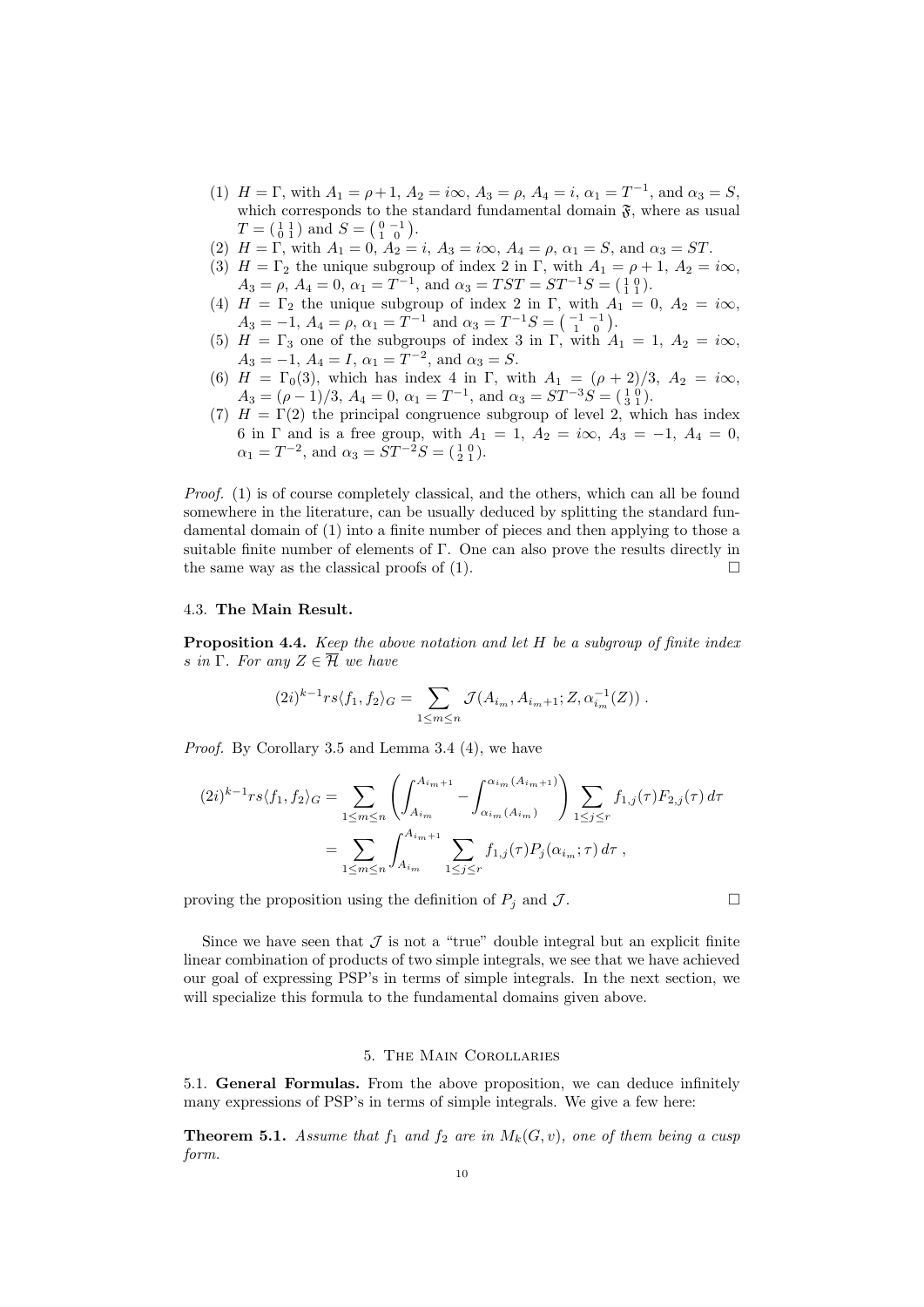(1) For all  $Z$ , we have

$$
(2i)^{k-1}r\langle f_1, f_2 \rangle_G = \mathcal{J}(\rho, i\infty; Z - 1, Z) + \mathcal{J}(\rho, i; Z, -1/Z)
$$
  
\n
$$
= \mathcal{J}(i, i\infty; Z, -1/Z) + \mathcal{J}(\rho, i\infty; -(Z + 1)/Z, Z)
$$
  
\n
$$
= (\mathcal{J}(\rho, i\infty; Z - 1, Z) + \mathcal{J}(\rho, i\infty; -(Z + 1)/Z, -1/Z))/2
$$
  
\n
$$
= (\mathcal{J}(0, i\infty; Z, Z + 1) + \mathcal{J}(-1, \rho; Z, -1/(Z + 1)))/2
$$
  
\n
$$
= (\mathcal{J}(0, i\infty; Z, Z/(Z + 1)) + \mathcal{J}(\rho, i\infty; -1/(Z + 1), Z))/2
$$
  
\n
$$
= (\mathcal{J}(0, i\infty; Z - 1, Z + 1) + \mathcal{J}(-1, I; Z, -1/Z))/3
$$
  
\n
$$
= (\mathcal{J}(\rho, 0; Z/(Z + 1), Z/(1 - 2Z)) + \mathcal{J}(\rho, 1; (Z - 1)/Z, Z/(Z + 1)))/4
$$
  
\n
$$
= (\mathcal{J}(0, i\infty; Z - 1, Z + 1) + \mathcal{J}(-1, 0; Z, Z/(1 - 2Z)))/6
$$
  
\n
$$
= (\mathcal{J}(0, i\infty; Z - 1, Z + 1) + \mathcal{J}(0, i\infty; -(Z + 1)/Z, (Z - 1)/Z))/6.
$$

(2) In particular

$$
(2i)^{k-1}r\langle f_1, f_2 \rangle_G = \mathcal{J}(i, \rho; 0, i\infty) = \mathcal{J}(i, i\infty; \rho, \rho + 1) = \mathcal{J}(\rho, i\infty; i - 1, i)
$$
  
=  $\mathcal{J}(\rho, i\infty; -1, 0)/2 = \mathcal{J}(\rho, i\infty; \rho - 1, \rho + 1)/2$   
=  $\mathcal{J}(0, i\infty; \rho, \rho + 1)/2 = \mathcal{J}(0, i\infty; -1, \rho)/2 = \mathcal{J}(0, i\infty; -1, \rho + 1)/4$   
=  $\mathcal{J}(0, i\infty; -1, I)/3 = \mathcal{J}(0, i\infty; I - 1, I + 1)/3$   
=  $\mathcal{J}(0, i\infty; -1, 1)/6 = (\mathcal{J}(0, i\infty; -1, 0) - \mathcal{J}(-1, 0; 0, i\infty))/6$ .

*Proof.* The formulas of (1) follow from the different subgroups  $H$  and corresponding fundamental domains given in the preceding section, together with Proposition 3.8 expressing the Γ-invariance of  $\mathcal J$ . The formulas of (2) are essentially specializations of those of (1) to specific values of Z, using Proposition 3.8 and transitivity of the function  $\mathcal{J}$ . The details are left to the reader.

Note that even though the last formula of (2) involves two evaluations of the function  $\mathcal J$  instead of one, so is slower, we have included it first because it is the only formula which is symmetrical in  $f_1$  and  $f_2$ , and second because it leads directly to Haberland's formulas given below.

5.2. Haberland's Formulas for Subgroups. Even though the above theorem is sufficient for computational needs, we now reach our goal of generalizing Haberland's formulas to general subgroups of finite index of Γ.

**Theorem 5.2.** Recall that for any cusp form f we let  $r_n(f) = \int_0^{i\infty} \tau^n f(\tau) d\tau$ denote the nth period of f, and that  $T = \begin{pmatrix} 1 & 1 \\ 0 & 1 \end{pmatrix}$ .

(1) If  $f_1$  and  $f_2$  are in  $S_k(G, v)$ , we have the formula

$$
6r(-2i)^{k-1}\langle f_1, f_2 \rangle_G = \sum_{m+n \leq k-2} {k-2 \choose m+n} {m+n \choose m} \cdot \sum_{1 \leq j \leq r} \left( (-1)^m r_m(f_{1,j}) \overline{r_n(f_{2,j}|_k T)} - (-1)^n r_m(f_{1,j}|_k T) \overline{r_n(f_{2,j})} \right) ,
$$

where we recall that  $f_{i,j} = f_i\big|_k \gamma_j$ .

(2) In particular,

$$
-6r(-2i)^{k-2}\langle f,f\rangle_G = \sum_{m+n\leq k-2} {k-2 \choose m+n} {m+n \choose m}.
$$

$$
\sum_{1 \leq j \leq r} (-1)^m \Im\left(r_m(f_{1,j})\overline{r_n(f_{2,j}|_kT)}\right).
$$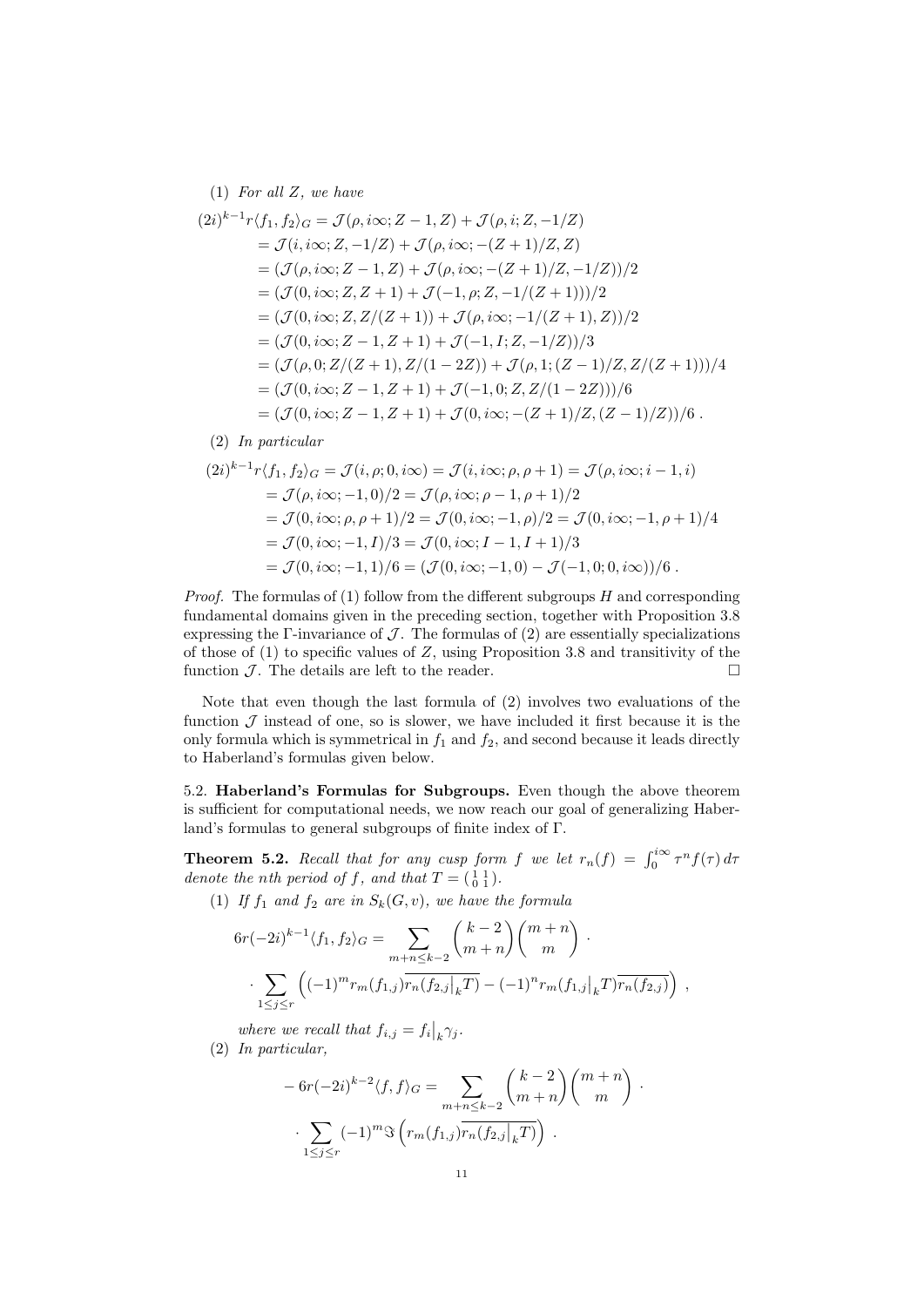Proof. As already mentioned, by the binomial theorem we have

$$
\mathcal{J}(-1,0;0,i\infty) = \sum_{1 \le j \le r} \sum_{0 \le n \le k-2} (-1)^n {k-2 \choose n} \overline{r_n(f_{2,j})} \int_{-1}^0 \tau^{k-2-n} f_{1,j}(\tau) d\tau.
$$

Setting  $\tau = -1/(z+1) = ST(z) = U(z)$ , we have

$$
\int_{-1}^{0} \tau^{k-2-n} f_{1,j}(\tau) d\tau = (-1)^{k-2-n} \int_{0}^{i\infty} (z+1)^n f_{1,j} \big|_{k} U(z) dz
$$
  
=  $(-1)^{k-2-n} \sum_{0 \le m \le n} {n \choose m} r_m(f_{1,j}|_{k} U),$ 

so using the trivial equality  $r_{k-2-n}(f) = (-1)^{k-1-n} r_n(f|_k S)$ , we obtain

$$
\mathcal{J}(-1,0;0,i\infty) = (-1)^{k-2} \sum_{0 \le m \le n \le k-2} {k-2 \choose n} {n \choose m} \sum_{1 \le j \le r} r_m(f_{1,j}|_k U) \overline{r_n(f_{2,j})}
$$
  
= 
$$
\sum_{0 \le m \le n \le k-2} (-1)^{n+1} {k-2 \choose n} {n \choose m} \sum_{1 \le j \le r} r_m(f_{1,j}|_k U) \overline{r_{k-2-n}(f_{2,j}|_k S)}.
$$

and since by Lemma 3.7 (2)  $J$  does not depend on the chosen representatives of right cosets, replacing  $\gamma_j$  by  $\gamma_j$ S, and then changing n into  $k-2-n$  gives

$$
\mathcal{J}(-1,0;0,i\infty) = \sum_{m+n \leq k-2} (-1)^{k-1-n} {k-2 \choose m+n} {m+n \choose m} \sum_{1 \leq j \leq r} r_m(f_{1,j}|_k T) \overline{r_n(f_{2,j})}.
$$

By symmetry, we have

$$
\mathcal{J}(0,i\infty;-1,0) = \sum_{m+n\leq k-2} (-1)^{k-1-m} {k-2 \choose m+n} {m+n \choose m} \sum_{1 \leq j \leq r} r_m(f_{1,j}) \overline{r_n(f_{2,j}|_{k}T)},
$$

so we deduce from the last formula of Theorem 5.1 that

$$
6r(2i)^{k-1} \langle f_1, f_2 \rangle_G = (-1)^{k-1} \sum_{m+n \leq k-2} {k-2 \choose m+n} {m+n \choose m}.
$$

$$
\sum_{1 \leq j \leq r} \left( (-1)^m r_m(f_{1,j}) \overline{r_n(f_{2,j}|_k T)} - (-1)^n r_m(f_{1,j}|_k T) \overline{r_n(f_{2,j})} \right) ,
$$

proving (1), and (2) follows immediately.  $\Box$ 

Even though we will not need it, note that in the same way we can prove the following:

Proposition 5.3. Under the same assumptions we have

$$
\sum_{m+n\leq k-2} {k-2 \choose m+n} {m+n \choose m}.
$$
\n
$$
\sum_{1 \leq j \leq r} \left( (-1)^m r_m(f_{1,j}) \overline{r_n(f_{2,j}|_k T)} + (-1)^n r_m(f_{1,j}|_k T) \overline{r_n(f_{2,j})} \right)
$$
\n
$$
= \sum_{1 \leq j \leq r} \sum_{m+n=k-2} (-1)^m {k-2 \choose m} r_m(f_{1,j}) \overline{r_n(f_{2,j})}.
$$

Proof. Simply expand as above the identity

$$
\mathcal{J}(-1,0;0,i\infty)+\mathcal{J}(0,i\infty;-1,0)=-\mathcal{J}(0,i\infty;0,i\infty).
$$

 $\Box$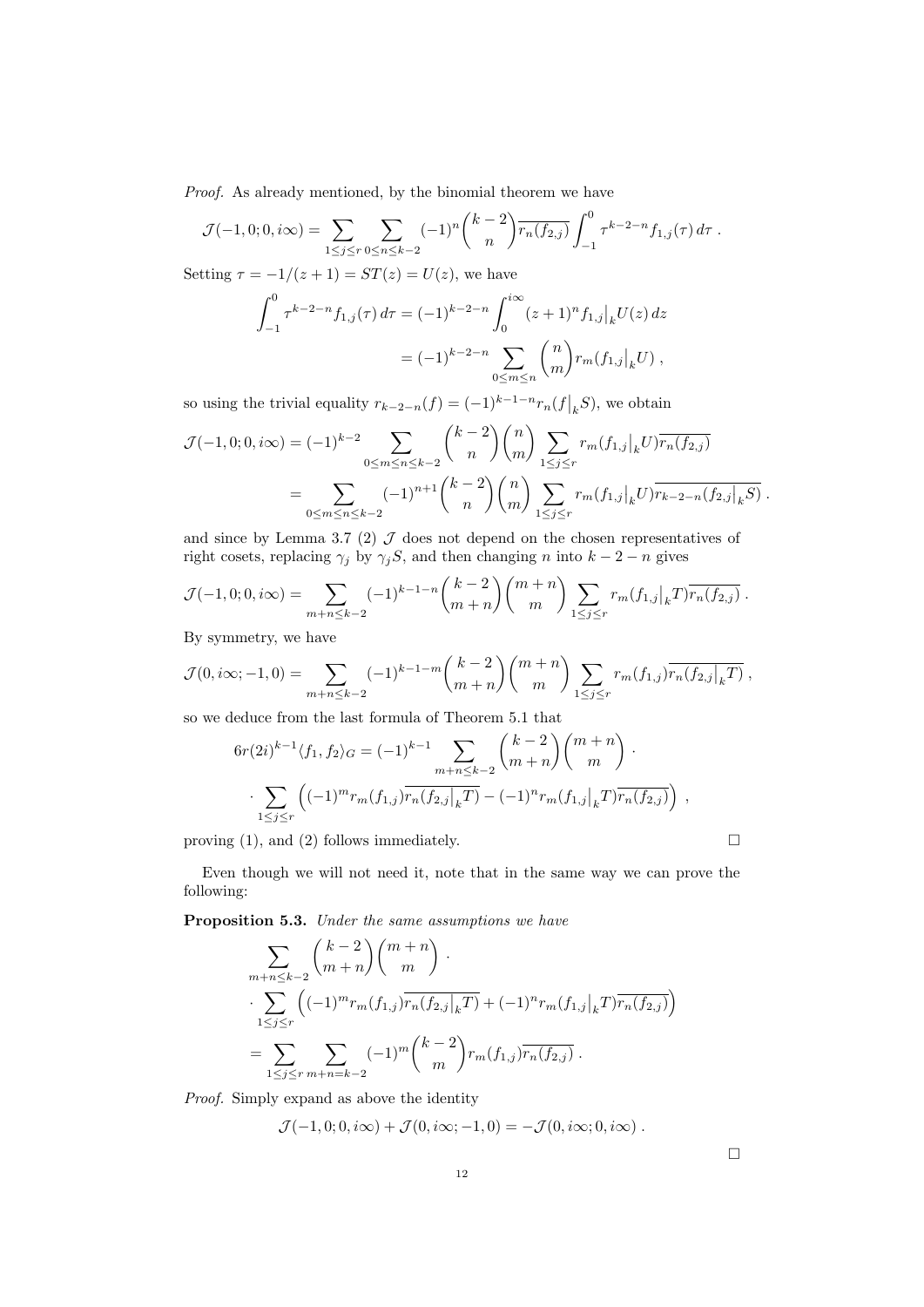Corollary 5.4 (Haberland). Assume that  $G = \Gamma$ , so that  $r = 1$ ,  $v = 1$ , and k is even. We have

$$
3(-2i)^{k-1} \langle f_1, f_2 \rangle = \sum_{\substack{m+n \leq k-2 \\ m+n \equiv 1 \pmod{2}}} \binom{k-2}{m+n} \binom{m+n}{m} (-1)^m r_m(f_1) \overline{r_n(f_2)},
$$

and

$$
\sum_{\substack{m+n \leq k-2 \\ m+n \equiv 0 \pmod{2}}} {k-2 \choose m+n} {m+n \choose m} (-1)^m r_m(f_1) \overline{r_n(f_2)} = 0,
$$

where  $\sum'$  means that the term  $m + n = k - 2$  must be counted with coefficient 1/2. Proof. Clear. □

## 6. Using Theorem 5.1

We now consider methods for computing PSP's based on the results obtained above. First, let us consider one of the formulas of Theorem 5.1, for instance the formula

$$
6r(2i)^{k-1}\langle f_1, f_2\rangle_G = \mathcal{J}(0, i\infty; -1, 1) .
$$

Once again we will assume for simplicity that  $G = \Gamma$  but the reasoning is completely general. We have

$$
\mathcal{J}(0,i\infty;-1,1)=\sum_{0\leq n\leq k-2}(-1)^n\binom{k-2}{n}\int_0^{i\infty}\tau^{k-2-n}f_1(\tau)\,d\tau\overline{\int_{-1}^1\tau^nf_2(\tau)\,d\tau},
$$

so the problem boils down to the computation of  $k-1$  integrals involving  $f_1$  and  $k-1$  integrals involving  $f_2(r(k-1))$  integrals in the general case).

The computation of  $\int_0^{i\infty} \tau^{k-2-n} f(\tau) d\tau = r_{k-2-n}(f)$  can be done in two quite different ways. On the one hand, we can apply the above-mentioned theory of double-exponential integration, which here works very well since it is only a simple and not a double integral.

An important implementation remark must be noted here: since  $f(\tau)$  may be costly to compute, it is preferable to use the integration method on the vector valued function  $(1, \tau, \ldots, \tau^{k-2}) f(\tau)$  or on the polynomial valued function  $(X - \tau)^{k-2} f(\tau)$ , instead of on each component individually, since this only requires one evaluation of f instead of  $(k-1)$ .

On the other hand, we can use the elementary link between this integral and the value of the  $\Lambda$ -function attached to f: indeed, we have trivially  $r_j(f) = i^{j+1}\Lambda(f, j+1)$ 1), where  $\Lambda(f,s) = (2\pi)^{-s}\Gamma(s)L(f,s)$  satisfies the functional equation  $\Lambda(f,k-s)$  $(-1)^{k/2}\Lambda(f,s)$ . Thus, using the standard method explained above, but here in a much simpler context since the inverse Mellin transform of  $(2\pi)^{-s}\Gamma(s)$  is simply  $e^{-2\pi x}$ , we obtain the formula

$$
\Lambda(f,s) = \sum_{n\geq 1} \frac{a(n)}{(2\pi n)^s} \Gamma(s, 2\pi nt_0) + (-1)^{k/2} \sum_{n\geq 1} \frac{a(n)}{(2\pi n)^{k-s}} \Gamma(k-s, 2\pi n/t_0) ,
$$

where

$$
\Gamma(s,x) = \int_x^{\infty} e^{-t} t^{s-1} dt
$$

is the incomplete gamma function, which can be computed in many different efficient ways.

The computation of  $\int_{-1}^{1} \tau^n f(\tau) d\tau$  poses slightly different problems. We can of course still use double-exponential integration. On the other hand, the link with L-functions still exists but is slightly more subtle (unless  $G = \Gamma$ ). Indeed, we first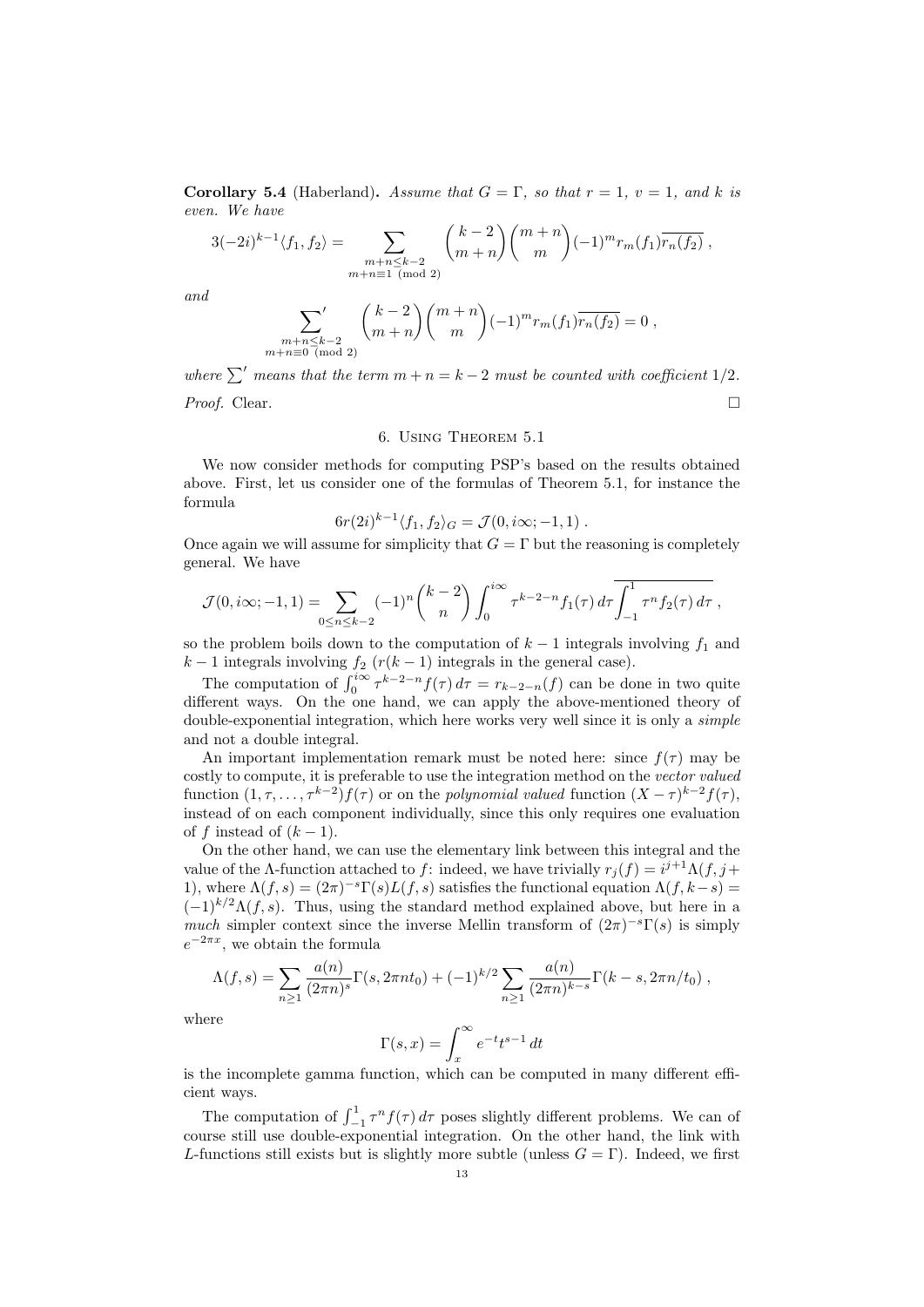write  $\int_{-1}^{1} = \int_{-1}^{0} + \int_{0}^{1}$ , in the first integral we set  $\tau = ST(z) = -1/(z+1)$ , and in the second integral we set  $\tau = z/(z+1)$ . We obtain

$$
\int_{-1}^{1} \tau^n f(\tau) d\tau = (-1)^n \int_0^{i\infty} (z+1)^{k-2-n} f(-1/(z+1)) dz
$$

$$
+ \int_0^{i\infty} z^n (z+1)^{k-2-n} f(z/(z+1)) dz.
$$

If  $G = \Gamma$  then the transforms of f are equal to f, so expanding by the binomial theorem we are reduced to the computation of at most  $k-1$  periods of f. If desired we can in fact use directly Haberland's formula, see below.

If  $G \neq \Gamma$ , a new difficulty appears: since the transforms of f by  $\Gamma$  are not in general equal to  $f$ , we have to compute their periods. The doubly-exponential integration method is of course always available, but the use of the L-function explained above now requires the knowledge of the Fourier expansions at infinity of the functions  $f_j = f|_k \gamma_j$ , using the notation of the beginning of this section; equivalently, given  $f \in M_k(G, v)$  in some way, we need to compute the Fourier expansion of f at the cusps of G, not only at infinity. This is still another computational problem which we do not consider here.

Here is a small table of the timings in seconds to compute  $\langle f, f \rangle_G$  to the given number  $N$  of decimals using this method, without using at all the functional equation but only double-exponential integration, so as to keep it as general as possible. Note that in my implementation, the fastest among the formulas given by Theorem 5.1 for  $\Delta$ ,  $\Delta_5$ , and  $\Delta_{11}$  is the one given above involving  $\mathcal{J}(0,i\infty; -1,1)$ , but this may not be the case for other implementations.

| 19   | 38                                                       | -57                         | 96 | $250 + 500$ |     |
|------|----------------------------------------------------------|-----------------------------|----|-------------|-----|
|      | $0.06 \mid 0.06 \mid 0.14 \mid 0.19 \mid 2.02 \mid 11.3$ |                             |    |             |     |
|      | $0.35 \mid 0.46 \mid 1.16 \mid 1.60 \mid 17.1 \mid 94.3$ |                             |    |             |     |
| 0.67 |                                                          | $0.89$   2.24   3.11   33.7 |    |             | 188 |

As an illustration of the power of double-exponential integration, note that for instance to compute  $\langle \Delta, \Delta \rangle$  to 500 decimal digits, we only need 500 sample points. so only 1000 evaluations of  $\Delta$  (which is of course efficiently computed as  $\Delta(\tau)$  =  $\eta^{24}(\tau)$ ).

To summarize, in order to use Theorem 5.1 in the simplest possible manner, I suggest using the doubly-exponential integration methods, since here they only apply to simple integrals.

#### 7. Using Theorem 5.2

As mentioned above, a variant is to use directly Theorem 5.2. This should be done in the following way: using either double-exponential integration or the Lfunction method if available, we compute the  $(k-1)r$  periods  $r_m(f_{1,j})$ , as well as the  $(k-1)r$  periods  $r_n(f_{2,j})$  if  $f_1 \neq f_2$  (as mentioned above, these should be computed as r vectors with  $k - 1$  components). It is not necessary to compute the periods of  $f_{1,j}|_k T$  and  $f_{2,j}|_k T$ . Indeed, we can write  $\gamma_j T = g_j \gamma_{t(j)}$ , where  $g_j \in G$ and  $j \mapsto t(j)$  is a permutation of [1, r]. Thus, since  $f_1 \in M_k(G, v)$ , we have

$$
r_m(f_{1,j}|_{k}T) = r_m(f_1|_{k}\gamma_j T) = v(g_j)r_m(f_{1,t(j)})
$$

so no additional computation is necessary. The corresponding table of timings is as follows: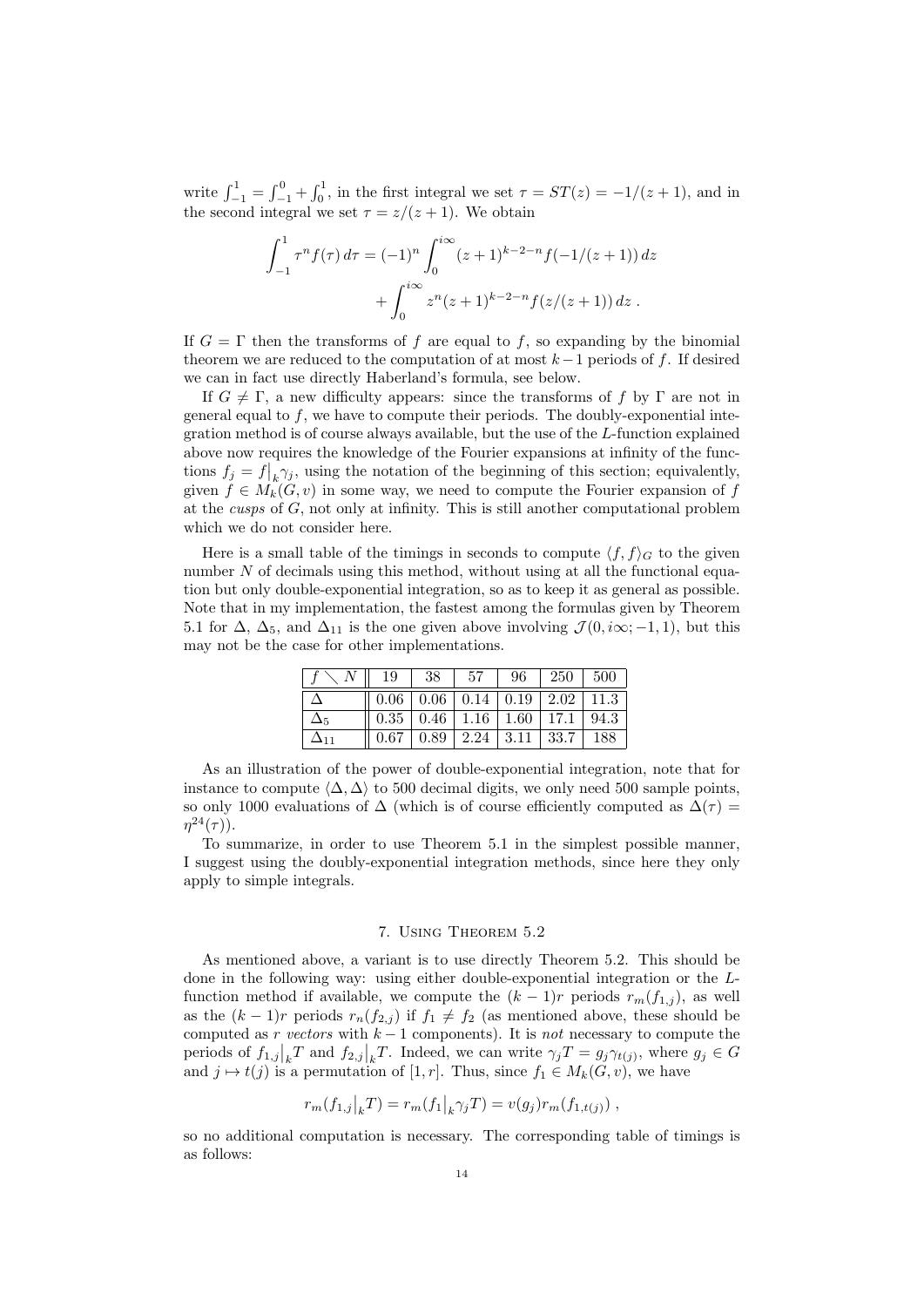|             | 19       | 38         | 57 | 96                                             | 250         | 500   |
|-------------|----------|------------|----|------------------------------------------------|-------------|-------|
|             |          |            |    | $0.02 \mid 0.02 \mid 0.06 \mid 0.08 \mid 0.86$ |             | 4.96  |
|             |          |            |    | $0.23 \mid 0.29 \mid 0.72 \mid 1.00 \mid 10.5$ |             | 58.4  |
| $\Delta$ 11 | $0.48\,$ | $\pm 0.61$ |    | $1.48 \mid 2.12$                               | <b>22.0</b> | 122.5 |

Note that the main gain compared to the use of Theorem 5.1 comes from the fact that since  $f_2 = f_1$ , the periods have to be computed only once.

#### 8. Using Rationality Theorems

There is a more subtle way of using periods to compute Petersson scalar products, but only in the special case of Hecke eigenforms: it is a well-known theorem of Manin that in the case of  $G = \Gamma$ , if f is a normalized eigenform there exist positive real numbers  $\omega^+$  and  $\omega^-$  such that the even (resp., odd) periods are algebraic multiples of  $\omega^+$  (resp., of  $\omega^-$ ), and that  $\omega^+$  and  $\omega^-$  can be chosen such that  $\langle f, f \rangle = \omega^+ \omega^-$ . Since  $\omega^+$  and  $\omega^-$  are essentially periods, they are thus very easy to compute as explained above, so this gives a very efficient way of computing  $\langle f, f \rangle$ . For instance, once one knows that

$$
\langle \Delta, \Delta \rangle = \frac{225}{2048i} r_1(\Delta) r_2(\Delta) ,
$$

without using any tricks and computing the periods using the doubly-exponential integration method, we obtain the result to 500 decimals in only 9 seconds, while using the L-function method we obtain the result in 1 second, so there is no special advantage in this case.

However, in the case of congruence subgroups  $G$  of  $\Gamma$ , similar results hold, and here we may use rationality to our advantage. I thank N. Skoruppa for the precise statement of this theorem.

**Theorem 8.1.** Denote by  $\gamma_j^+ = \begin{pmatrix} a_j & b_j \ c_j & d_j \end{pmatrix}$  $\left(\begin{smallmatrix} a_j & b_j \ c_j & d_j \end{smallmatrix}\right)$  a system of representatives of right cosets of  $G\backslash\Gamma$ , set  $\gamma_j^-=\left(\begin{smallmatrix} -b_j & -a_j\ d_i & c_j \end{smallmatrix}\right)$  $\begin{pmatrix} -b_j & -a_j \ d_j & c_j \end{pmatrix} = P^{-1} \gamma_j SP$ , where  $P = \begin{pmatrix} -1 & 0 \ 0 & 1 \end{pmatrix}$ , and for  $f \in M_k(G, v)$ write  $f_j^{\pm} = f|_k \gamma_j^{\pm}$ . Finally, let

$$
R_j^{\pm}(f)(X) = \int_0^{i\infty} (X \mp \tau)^{k-2} f_j^{\pm} d\tau ,
$$

and

$$
P_j^{\pm}(f) = R_j^+(f) \pm R_j^-(f) .
$$

Assume that f is a normalized eigenfunction of all Hecke operators, so that the Fourier coefficients of f at infinity are algebraic, and denote by  $K = \mathbb{Q}(f)$  the number field generated by them. There exist complex numbers  $\omega^{\pm}$  such that the coefficients of the polynomials  $P_j^{\pm}(f)(X)/\omega^{\pm}$  are in K. In addition,  $\omega^{\pm}$  can be chosen so that  $\omega^+ \omega^- = \langle f, f \rangle$ .

#### Remarks.

- (1) I do not know if this theorem is stated explicitly in the literature, although it certainly is implicit.
- (2) I thank an anonymous referee for pointing out that a similar theorem is valid with  $\gamma_j^- = \begin{pmatrix} a_j & -b_j \\ -c_j & d_j \end{pmatrix}$  $\begin{pmatrix} a_j & -b_j \\ -c_j & d_j \end{pmatrix} = P^{-1} \gamma_j P$  instead.

For  $f = \Delta$ , as mentioned above we choose for instance  $\omega^+ = r_2(\Delta)/i$  and  $\omega^- = r_1(\Delta)$ , and we have

$$
\langle \Delta, \Delta \rangle = (225/2048)\omega^+ \omega^-.
$$